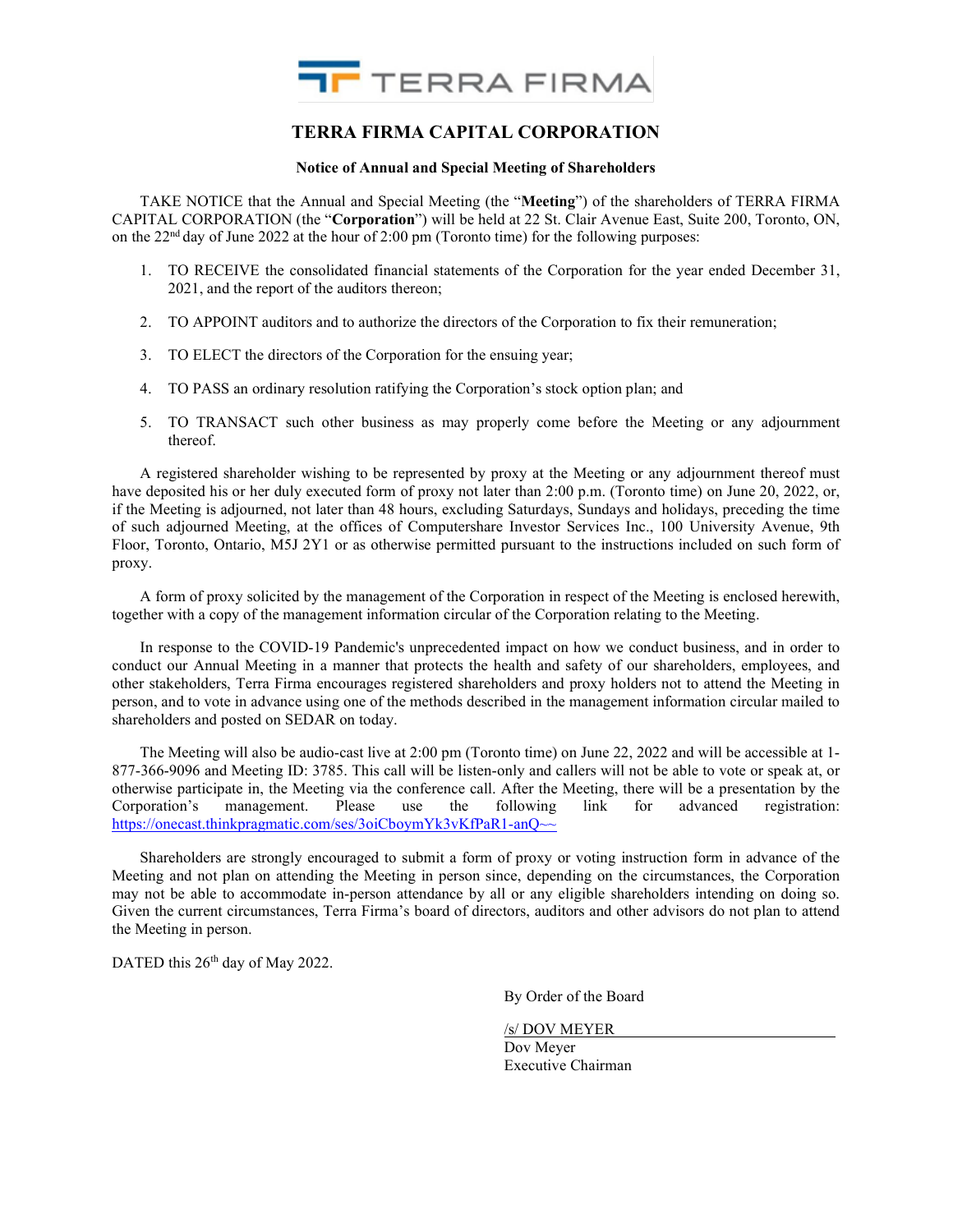

## TERRA FIRMA CAPITAL CORPORATION

#### MANAGEMENT INFORMATION CIRCULAR

#### as of May 26, 2022

#### ANNUAL AND SPECIAL MEETING OF SHAREHOLDERS, JUNE 22, 2022

THIS MANAGEMENT INFORMATION CIRCULAR (THE "CIRCULAR") IS FURNISHED IN CONNECTION WITH THE SOLICITATION BY THE MANAGEMENT OF TERRA FIRMA CAPITAL CORPORATION (THE "CORPORATION") OF PROXIES FOR USE AT THE ANNUAL AND SPECIAL MEETING OF SHAREHOLDERS (THE "MEETING") TO BE HELD AT THE TIME AND PLACE AND FOR THE PURPOSES SET FORTH IN THE ACCOMPANYING NOTICE AND AT ANY ADJOURNMENT OR ADJOURNMENTS THEREOF. The mailing address of the principal executive office of the Corporation is 22 St. Clair Avenue East, Suite 200, Toronto, Ontario, M4T 2S3. The record date for shareholders of the Corporation who will be entitled to notice of the Meeting is the close of business on May 18, 2022 (the "Record Date"). Registered holders of common shares at the close of business on May 18, 2022, will be entitled to one vote for each common share held on each matter submitted to a vote at the Meeting.

Unless otherwise stated herein, all currency amounts indicated as "\$" in this Circular are expressed in Canadian Dollars

## SOLICITATION OF PROXIES

The cost of soliciting proxies will be borne by the Corporation. In addition to solicitation by mail, certain officers and directors of the Corporation may solicit proxies by telephone or personally at nominal cost. Proxyrelated materials will be sent by the Corporation to registered holders and intermediaries holding on behalf of nonregistered security holders of the Corporation but not directly to such non-registered holders. The Corporation intends to pay for such intermediaries to deliver proxy-related materials and Form 54-101F7 (the request for voting instructions) to "objecting beneficial owners," in accordance with National Instrument 54-101 – Communication with Beneficial Owners of Securities of a Reporting Issuer.

### SUBMISSION OF PROXIES

A registered shareholder wishing to be represented by proxy at the Meeting or any adjournment thereof must have deposited his or her duly executed form of proxy not later than 2:00 p.m. (Toronto time) on June 20, 2022, or, if the Meeting is adjourned, not later than 48 hours, excluding Saturdays, Sundays and holidays, preceding the time of such adjourned Meeting, at the offices of Computershare Investor Services Inc., 100 University Avenue, 9th Floor, Toronto, Ontario, M5J 2Y1 or as otherwise permitted pursuant to the instructions included on such form of proxy.

Registered shareholders who wish to attend the Meeting and vote in person should not complete or return the accompanying form of proxy. Such registered shareholders should register with Computershare Investor Services Inc. upon arrival at the Meeting and may be asked to present valid picture identification to gain admission to the Meeting.

## MANNER PROXIES WILL BE VOTED

The shares represented by the properly submitted form of proxy will be voted in favour or against, or withheld from voting, in accordance with the instructions of the shareholder as indicated on such form on any ballot that may be called for at the Meeting and, where a choice is specified in respect of any matter to be acted upon, the shares will be voted in favour or against, or withheld from voting, accordingly. IN THE ABSENCE OF SUCH A SPECIFICATION, SHARES REPRESENTED BY A PROXY WILL BE VOTED IN FAVOUR OR AGAINST, OR WITHHELD FROM VOTING, IN THE DISCRETION OF THE PERSONS DESIGNATED IN THE PROXY.

The accompanying form of proxy confers discretionary authority upon the persons named therein with respect to amendments or variations to matters identified in the accompanying Notice and with respect to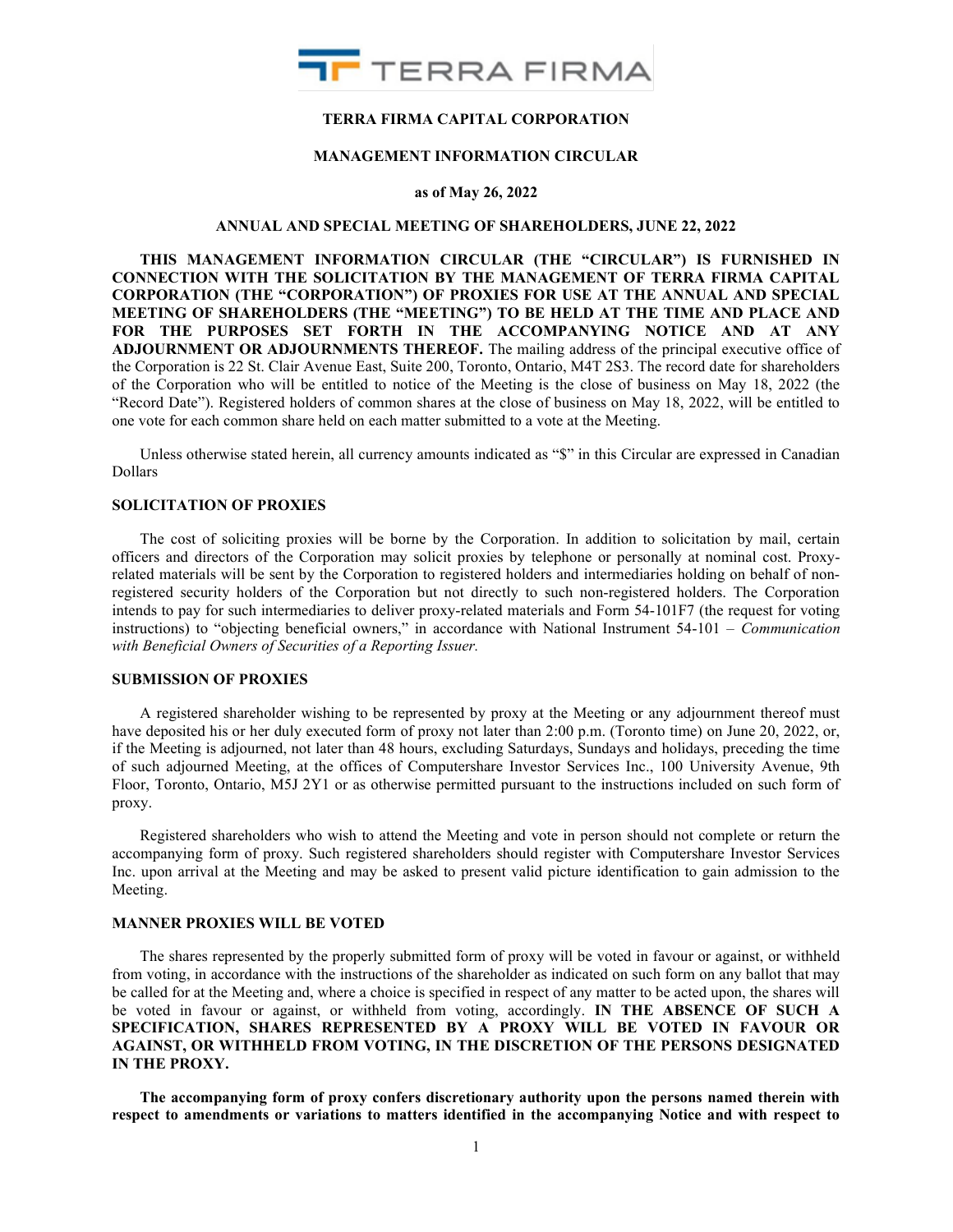other matters which may properly come before the Meeting. At the date hereof, the management of the Corporation knows of no such amendments, variations, or other matters.

## ALTERNATE PROXY

Each shareholder has the right to appoint a person or company other than the person named in the accompanying form of proxy, who need not be a shareholder, to attend and act for him or her and on his or her behalf at the Meeting or any adjournment thereof. Any shareholder wishing to exercise such right may do so by inserting in the blank space provided in the accompanying form of proxy the name of the person or company whom such shareholder wishes to appoint as a proxy or by duly completing another proper form of proxy, and duly depositing the same before the specified time.

### REVOCABILITY OF PROXY

A registered shareholder giving a proxy has the power to revoke it. Such revocation may be made by the shareholder attending the Meeting, by the shareholder duly executing another form of proxy bearing a later date and duly depositing the same before the specified time, or by written instrument revoking such proxy executed by the shareholder or his or her attorney authorized in writing or, if the shareholder is a body corporate, under its corporate seal or by an officer or attorney thereof duly authorized and deposited either at the registered office of the Corporation, 22 St. Clair Avenue, Suite 200, Toronto, Ontario, M4T 2S3 at any time up to and including the last business day preceding the date of the Meeting or any adjournment thereof, or with the Chairman of the Meeting on the day of the Meeting or any adjournment thereof, or in any other manner permitted by law. If such written instrument is deposited with the Chairman of the Meeting on the day of the Meeting or any adjournment thereof, such instrument will not be effective with respect to any matter on which a vote has already been cast pursuant to such proxy.

## ADVICE TO NON-REGISTERED HOLDERS

Only registered shareholders or duly appointed proxy holders are permitted to attend and vote at the Meeting. Most shareholders of the Corporation are "non-registered" shareholders because the shares they own are not registered in their names but are instead registered in the name of the brokerage firm, bank, or trust corporation through which they purchased the shares. A person is not a registered shareholder (a "Non-Registered Holder") in respect of shares which are held either: (a) in the name of an intermediary (an "Intermediary") that the Non-Registered Holder deals with in respect of the shares (Intermediaries include, among others, banks, trust companies, securities dealers or brokers and trustees or administrators of self-administered RRSPs, RRIFs, RESPs, and similar plans); or (b) in the name of a clearing agency (such as CDS Clearing and Depository Services Inc. ("CDS")), of which the Intermediary is a participant.

In accordance with the requirements of National Instrument 54-101 Communication with Beneficial Owners of Securities of a Reporting Issuer of the Canadian Securities Administrators, the Corporation has distributed copies of the notice of meeting and this management proxy circular (collectively, the "Meeting Materials") to the clearing agencies and Intermediaries for onward distribution to Non-Registered Holders. Intermediaries are required to forward the Meeting Materials to Non-Registered Holders unless a Non-Registered Holder has waived the right to receive them. Generally, Non-Registered Holders who have not waived the right to receive Meeting Materials will either:

- (a) be given a form of proxy which has already been signed by the Intermediary (typically by a facsimile, stamped signature), which is restricted as to the number of shares beneficially owned by the Non-Registered Holder and must be completed, but not signed, by the Non-Registered Holder and deposited with Computershare Investor Services Inc.; or
- (b) more typically, be given a voting instruction form which is not signed by the Intermediary, and which, when properly completed and signed by the Non-Registered Holder and returned to the Intermediary or its service company, will constitute voting instructions which the Intermediary must follow.

In either case, the purpose of this procedure is to permit Non-Registered Holders to direct the voting of the shares which they beneficially own. Non-Registered Holders should submit voting instructions to Intermediaries in sufficient time to ensure that their votes are received from the Intermediaries by the Corporation.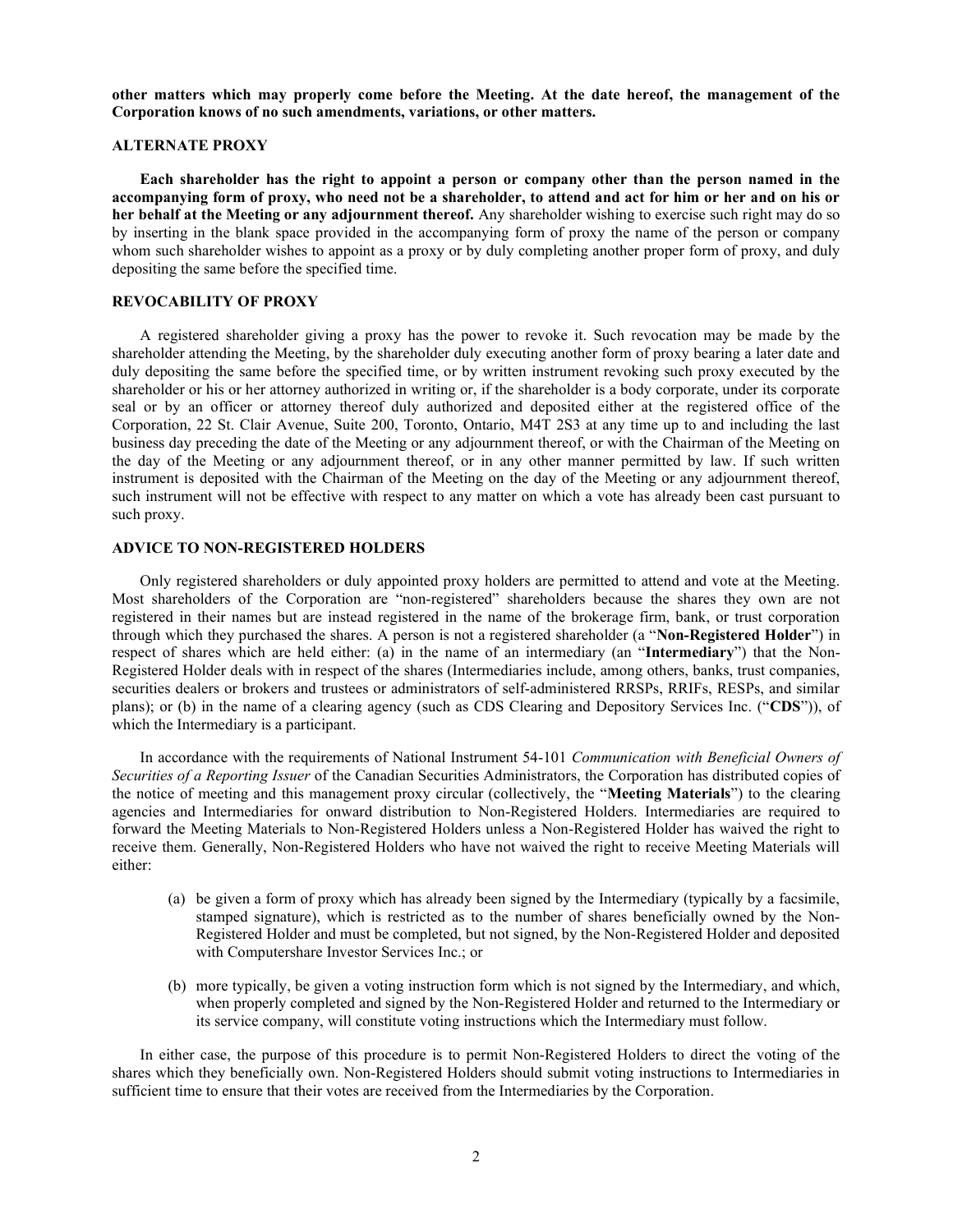Should a Non-Registered Holder who receives one of the above forms wish to vote at the Meeting in person, the Non-Registered Holder insert the Non-Registered Holder's name in the blank space provided in the accompanying form of proxy. Such Non-Registered Holders should register with Computershare Investor Services Inc. upon arrival at the Meeting and may be asked to present valid picture identification and proof of share ownership to gain admission to the Meeting. Non-Registered Holders should carefully follow the instructions of their Intermediary, including those regarding when and where the proxy or proxy authorization form is to be delivered.

A Non-Registered Holder may revoke previously given voting instructions by contacting his or her Intermediary and complying with any applicable requirements imposed by such Intermediary. An Intermediary may not be able to revoke voting instructions if it receives insufficient notice of revocation.

#### RECORD DATE FOR NOTICE AND VOTING

Only shareholders of record at the Record Date, being the close of business on May 18, 2022, need be mailed notice of the Meeting. A quorum for the transaction of business at any meeting of shareholders is two persons present in person, each being either a shareholder entitled to vote thereat or a duly appointed proxy for a shareholder so entitled. A holder of shares of record as at the Record Date will be entitled to vote such shares in person or by proxy at the Meeting (subject in the case of voting by proxy to the timely deposit of his or her executed form of proxy with Computershare Investor Services Inc. as specified in the notice of the Meeting).

#### OUTSTANDING SECURITIES AND VOTING RIGHTS

At the date hereof, the Corporation has issued and outstanding 5,567,468 common shares, each of which carries one vote per share.

#### PRINCIPAL SHAREHOLDERS

At May 18, 2022, to the knowledge of the directors and senior officers of the Corporation, the only persons or companies who beneficially owned or controlled or directed, directly or indirectly, common shares carrying more than ten percent (10%) of the voting rights attached to all of the issued and outstanding common shares of the Corporation were as follows:

| <b>Name</b>                                        | Number of<br><b>Common Shares</b> | Percentage of<br><b>Class</b> |
|----------------------------------------------------|-----------------------------------|-------------------------------|
| $\vert$ ICM Limited <sup>(1)</sup>                 | 1.124.400                         | 20.2%                         |
| Pathfinder Asset Management Limited <sup>(2)</sup> | 886,500                           | 15.9%                         |

(1) The number of shares reported is based on the filing by ICM Limited dated March 9, 2021 under the Corporation's profile on SEDAR at www.sedar.com, reporting ownership as at March 9, 2021 and the subsequent SEDI filing by Somers Limited reporting an increase in ownership as at May 13, 2022.

(2) The number of shares reported is based on the filing by Pathfinder Asset Management Limited dated June 9, 2020 under the Corporation's profile on SEDAR at www.sedar.com, reporting ownership as at March 31, 2020.

#### PARTICULARS OF MATTERS TO BE ACTED UPON

(1) Audited Financial Statements — The audited financial statements for the fiscal year ended December 31, 2021, together with the auditors' report thereon, will be submitted to the shareholders at the Meeting. Receipt at such Meeting of the auditors' report and the Corporation's financial statements for its last completed fiscal period will not constitute approval or disapproval of any matters referred to therein. Copies of the Corporation's financial statements for the fiscal year ended December 31, 2021, together with the report of the auditor's thereon, and management's discussion and analysis of the Corporation's financial condition and results of operations for the fiscal year ended December 31, 2021, are available upon request from the Corporation or can be accessed under the Corporation's profile on SEDAR at www.sedar.com.

(2) Appointment of Auditors — It is proposed that KPMG LLP ("KPMG") be appointed as auditors of the Corporation to hold office until the close of the next annual meeting of shareholders and that the directors be authorized to set the auditors' remuneration. KPMG was first appointed as auditor of the Corporation on November 27, 2013.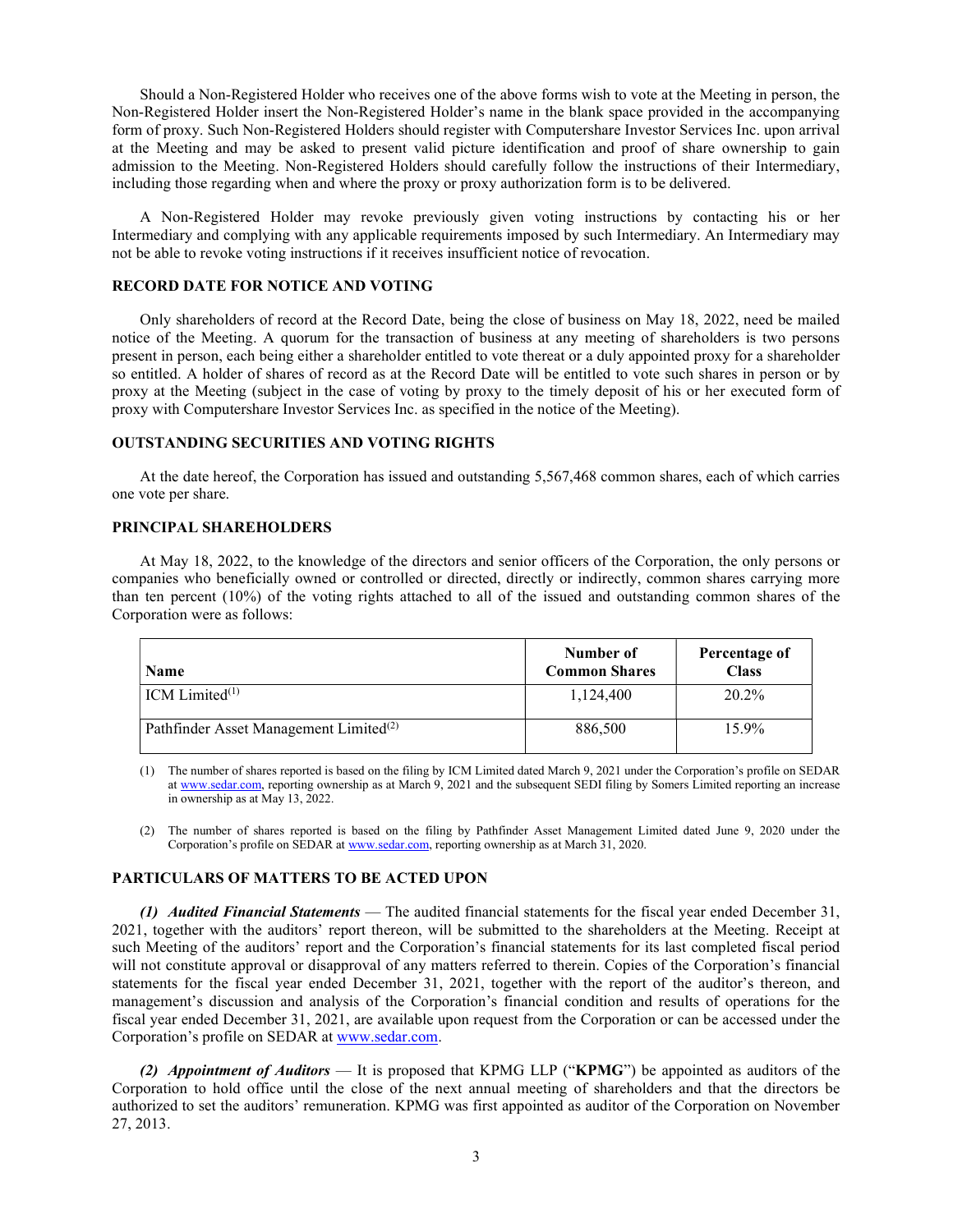Unless such authority is withheld, the representatives of management named in the accompanying form of proxy will vote the shares represented thereby in favour of appointing KPMG as the auditor of the Corporation until the next annual meeting of shareholders and authorizing the directors of the Corporation to fix their remuneration.

(3) Election of Directors — Directors of the Corporation are elected annually by the shareholders. The articles of the Corporation provide that the number of directors to be elected shall be a minimum of 1 and a maximum of 20. The number of directors to be elected at the Meeting has been fixed at 5.

The term of office of all present directors of the Corporation expires at the Meeting. If, prior to the Meeting, any vacancies occur in the slate of proposed nominees herein submitted, the representatives of management named in the accompanying form of proxy will vote the shares represented thereby in favour of election as directors any substitute nominee or nominees recommended by the management of the Corporation as well as in favour of the remaining proposed nominees. Management has been informed by each nominee that he is willing to stand for election and serve as a director. The term of office of each director will be from the date of the meeting at which he is elected until the next annual meeting or until his successor is elected or appointed.

Pursuant to an agreement (the "Investor Rights Agreement") between the Corporation and GG North America Investments Limited Partnership, a member of the Great Gulf Group of companies ("Great Gulf") dated August 15, 2017, provided that Great Gulf beneficially owns, directly or indirectly, at least 5% of the issued and outstanding common shares of the Corporation, Great Gulf shall be entitled to designate one nominee for election or appointment to the Board (the "Great Gulf Nominee").

Shareholders can vote or withheld from voting on the election of each director on an individual basis.

## Unless such authority is withheld, it is intended that the representatives of management named in the accompanying form of proxy will vote the shares represented thereby in favour of electing as directors the nominees named below.

The following table set forth below identifies the name and residence of the persons proposed to be nominated for election by Shareholders as directors, their principal occupations, the date when they first became a director of the Corporation and the number of securities of the Corporation beneficially owned directly or indirectly controlled or directed by them:

| <b>Name, Province of Residence</b> | <b>Principal Occupation</b><br>or Employment <sup>(1)</sup>                                                        | <b>Date First</b><br>Appointed | <b>Number of Voting Securities</b><br><b>Beneficially Owned Directly</b><br>or Indirectly, Controlled<br>or Directed at<br>May 26, 2022 <sup>(1)</sup> |
|------------------------------------|--------------------------------------------------------------------------------------------------------------------|--------------------------------|--------------------------------------------------------------------------------------------------------------------------------------------------------|
| Ontario, Canada                    | Terra Firma Capital Corporation                                                                                    | June 2, 2016                   | 417,085                                                                                                                                                |
| Ontario, Canada                    | Bart & Company Inc., a strategy and<br>governance consulting organization                                          | August 17, 2007                | 54,514                                                                                                                                                 |
| Ontario, Canada                    | PHILIP REICHMANN <sup>(4)(7)</sup> Founding Partner, RH Capital Partners Inc.,<br>a private equity investment firm | August 17, 2007                | 62,138                                                                                                                                                 |
| Ontario, Canada                    |                                                                                                                    | November 8, 2011               | 12,466                                                                                                                                                 |
| Ontario, Canada                    | Great Gulf, real estate development<br>companies.                                                                  | August 17, 2017                | $510,000^{(11)}$                                                                                                                                       |

(1) The information as to principal occupation or employment and common shares beneficially owned or controlled by the nominees, not being within the knowledge of the Corporation, has been furnished by the respective proposed nominees

(2) Executive Chairman of the Corporation.

(3) Member of the Audit Committee.

(4) Member of the Investment Committee.

(5) Member of the Governance, Compensation and Nominating Committee ("GCNC").

(6) Chairman of the GCNC.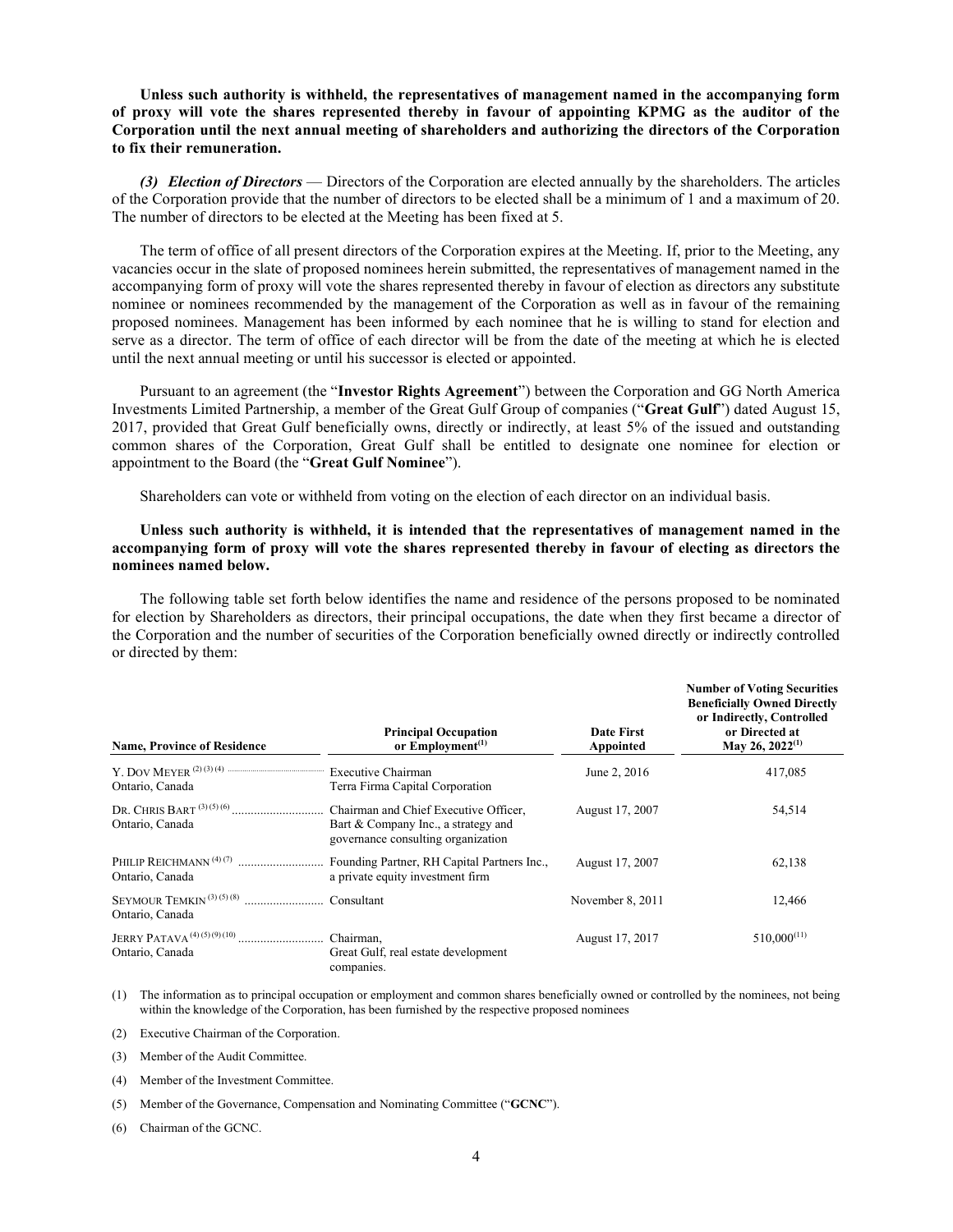- (7) Acts as Lead Director.
- (8) Chairman of the Audit Committee.
- (9) Chairman of the Investment Committee.
- (10) Mr. Patava is the Great Gulf Nominee.
- (11) Mr. Patava is a Chairman of the Great Gulf group of companies since January 2020. Great Gulf owns, controls or directs 500,000 Shares through GG North America Investments Limited Partnership. Mr. Patava owns 10,000 Shares.

(4) Stock Option Plan — Under the terms of the Corporation's Stock Option Plan (as amended from time to time, the "Plan"), the Board of Directors of the Corporation (the "Board") may from time to time, in its discretion, and in accordance with the TSX Venture Exchange requirements, grant to directors, officers, employees and consultants to the Corporation, non-transferable options to purchase common shares, exercisable for a period of up to seven years from the date of grant. The number of common shares reserved for issuance under the Plan shall not exceed 10% of the issued and outstanding common shares of the Corporation from time to time (such 10% currently being 556,746 common shares). The number of common shares reserved for issuance to any individual director or officer under the Plan shall not exceed 5% of the issued and outstanding common shares of the Corporation and the number of common shares reserved for issuance to any one consultant shall not exceed 2% of the issued and outstanding common shares. Each option and all rights thereunder expire at the expiry time set out in such option grant document, subject to the earlier termination in accordance with the provisions of the Plan (including upon a "Change of Control", acceleration in connection a third party transaction, or upon a termination event such as the termination of a participant's employment with the Corporation). A copy of the Plan is attached hereto as Schedule A.

The policies of the TSX Venture Exchange require that the Plan receive shareholder approval yearly at the Corporation's annual general meeting.

At the Meeting, shareholders will be asked to consider and, if thought fit, pass the following ordinary resolution:

### "BE IT RESOLVED that:

- 1. The stock option plan of the Corporation dated March 23, 2016 (the "Plan") in the form attached as Schedule A to the Management Information Circular accompanying the notice of this meeting be and is hereby ratified as the stock option plan of the Corporation.
- 2. The Corporation be authorized to grant a total of up to an aggregate of 556,746 stock options exercisable for 556,746 common shares of the Corporation in accordance with the terms of the Plan;
- 3. The Corporation reserve up to 556,746 common shares for issuance upon the exercise of such stock options and once exercised such common shares shall be issued as fully paid non-assessable shares in the Corporation;
- 4. Any one (or more) director or officer of the Corporation is authorized and directed, on behalf of the Corporation, to take all necessary steps and proceedings and to execute, deliver and file any and all declarations, agreements, documents and other instruments and do all such other acts and things (whether under corporate seal or otherwise) that may be necessary or desirable to give effect to this resolution."

In order to be passed, the foregoing resolutions must be approved by the affirmative vote of a simple majority of the votes cast by the shareholders who vote in person or by proxy at the Meeting. The representatives of management named in the accompanying form of proxy intend, unless otherwise directed, to vote in favour of the resolution approving the stock option plan.

## STATEMENT OF CORPORATE GOVERNANCE PRACTICES

#### General

The Corporation's Board and senior management consider sound corporate governance policies and practices to be central to the effective and efficient operation of the Corporation. National Instrument 58-101 Disclosure of Corporate Governance Practices ("NI 58-101") requires the Corporation to disclose its corporate governance practices by providing in the Circular the disclosure required by Form 58-101F2. National Policy 58-201 Corporate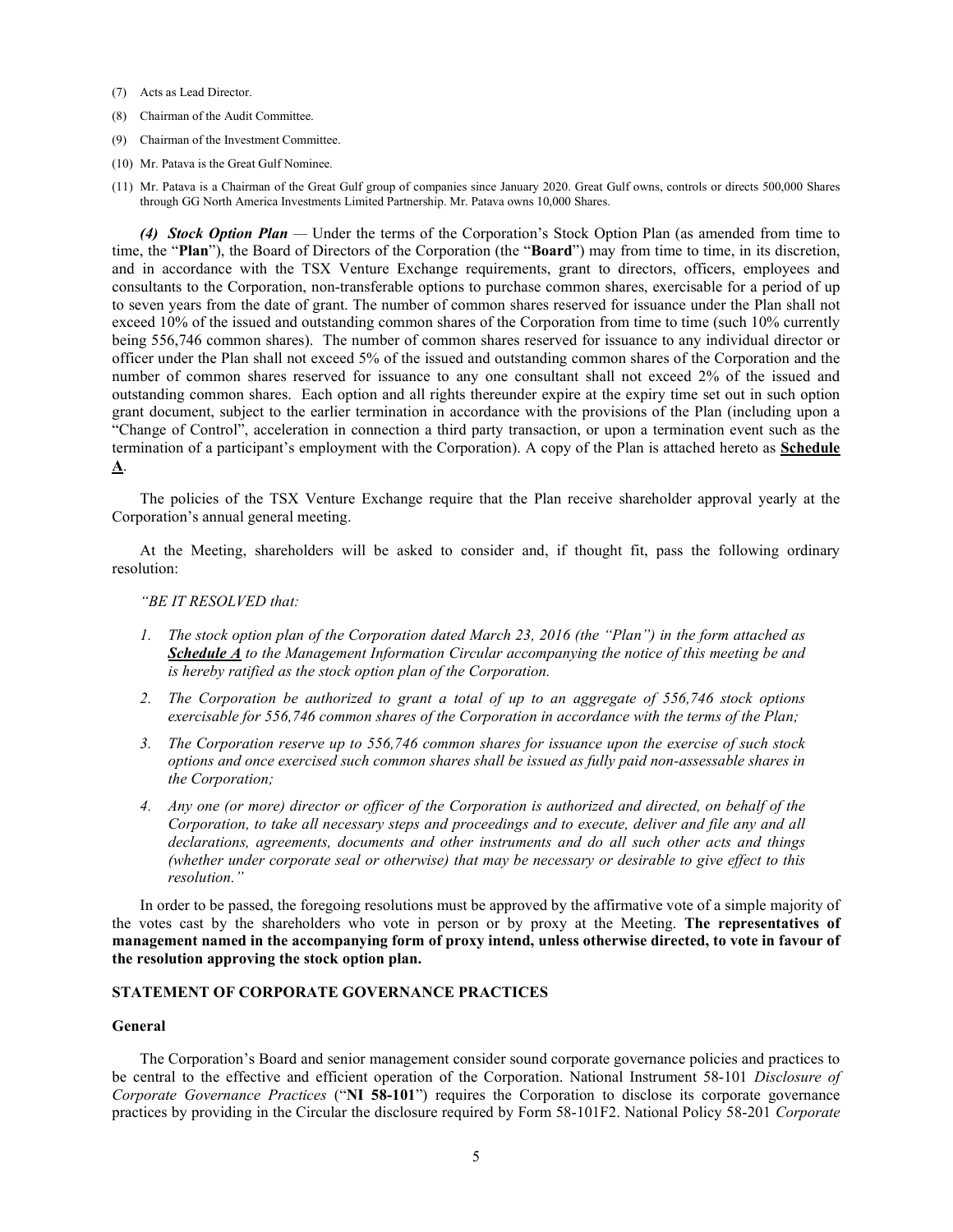Governance Guidelines ("NP 58-201") provides corporate governance guidelines for consideration by all public companies. The Corporation has reviewed its own corporate governance practices in light of these guidelines.

## The Board of Directors

The Board is currently composed of six directors and has the overall responsibility for the affairs of the Corporation, including those matters set out in applicable corporate and securities laws. The Board facilitates its exercise of independent supervision over the Corporation's management through frequent meetings of the Board including meetings, or parts of meetings, at which only the independent members of the Board are present and through the leadership provided by the independent Lead Director. Further, the GCNC is composed entirely of independent directors, while the Audit Committee is composed of a majority of independent directors.

NP 58-201 recommends that the board of directors of every listed corporation should be constituted with a majority of individuals who qualify as "independent" directors within the meaning that term is given in NI 58-101, by reference to the applicable provisions of National Instrument 52-110 *Audit Committees* ("NI 52-110"). The applicable instruments provide that a director is "independent" if he or she has no direct or indirect "material relationship" with the Corporation, its subsidiaries, and controlling shareholder, if any. "Material relationship" is defined as a relationship which could, in the view of the Board, be reasonably expected to interfere with the exercise of a director's independent judgment. Of the proposed nominees, Dov Meyer, as the Executive Chairman of the Corporation, is considered to be an executive officer of the Corporation and therefore is not considered to be "independent" of the Corporation within the meaning of NI 58-101. Each of the remaining four proposed nominees for election to the Board is considered by the Board to be "independent," within the meaning of NI 58-101. In assessing director independence and making the foregoing determinations, the circumstances of each director have been examined in relation to a number of factors.

#### Directorships

None of the Corporation's current directors are directors of other reporting issuers. Mr. Patava is a member of the Independent Review Committee of Fiera Capital.

### Nomination of Directors and Compensation

Subject to the Investor Rights Agreement, the Board (through the GCNC) is responsible for recommending the director nominees to the Corporation's shareholders for the next annual meeting of shareholders. In making its recommendations, the Board considers:

- a) the competencies and skills that the Board considers to be necessary for the Board, as a whole, to possess;
- b) the competencies and skills that the Board considers each existing director to possess (including the personality and other qualities of each director);
- c) the qualifications of potential candidates identified by members of the Board, shareholders, management and others and assesses the competencies and skills each new nominee will bring to the Board;
- d) the appropriate size of the Board, with a view to facilitating effective decision-making; and
- e) whether or not each nominee can devote sufficient time and resources to his or her duties as a Board member.

The Board has a process to monitor the performance of individual Board members and their contributions (see "- Board Evaluation and Skills Matrix Review".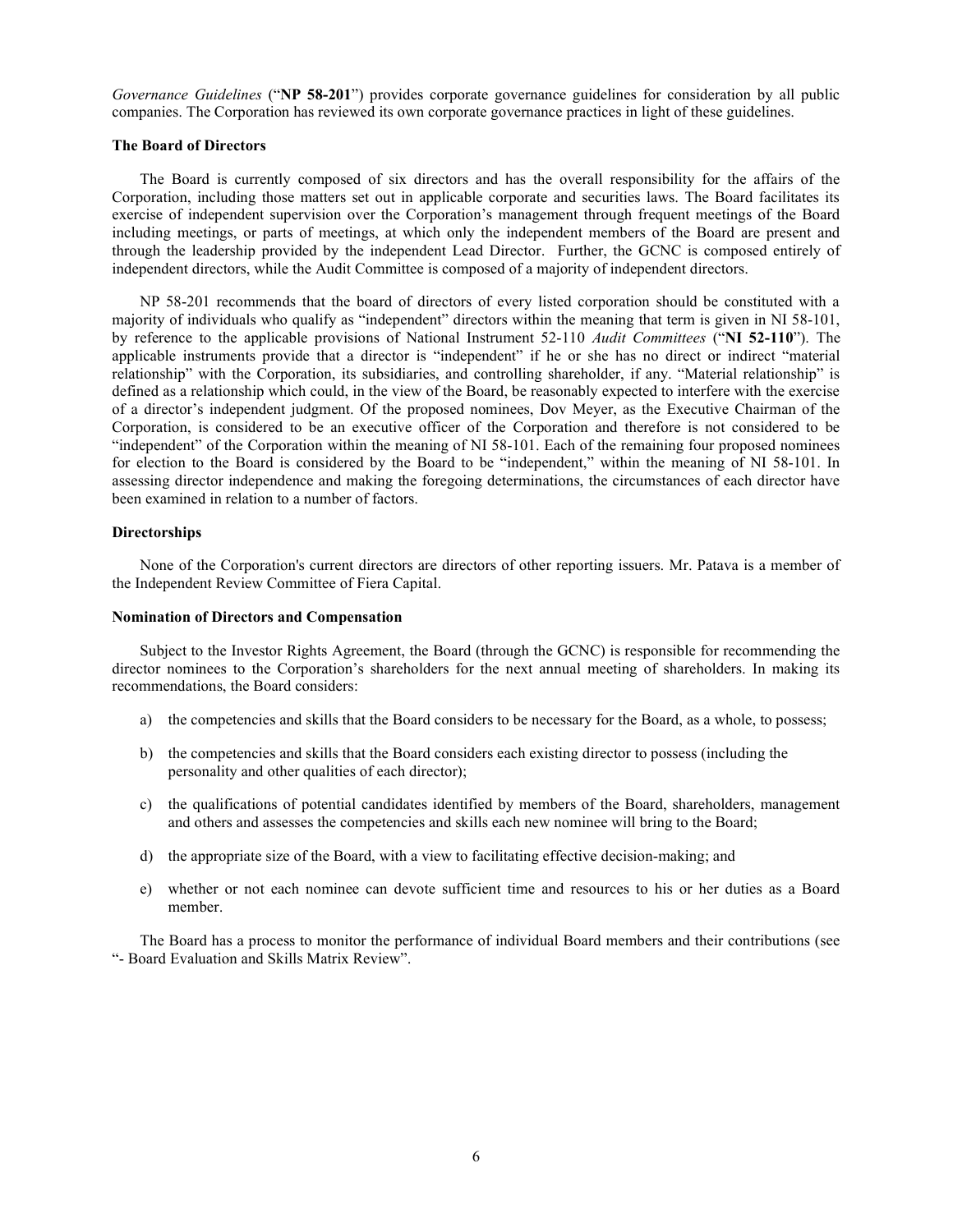#### Orientation and Continuing Education

The Board ensures that, when vacancies occur, all new directors receive a comprehensive orientation to familiarize them with the Corporation and its business and the role of the Board, the Committees, and directors. The Board is responsible for ensuring new nominees understand the time commitment required of them as a director. Directors are provided with a copy of the Corporation's key policies, codes, and mandates. Management provides new directors with general information on the Corporation. The new directors are given the opportunity to meet with senior executives to improve their understanding of the Corporation's business. New directors also receive a record of public information about the Corporation, minutes from recent Board and Committee meetings, and other relevant information.

The Corporation encourages directors to attend conferences, seminars, or courses on subjects pertinent to their role on the Board or that are important to enhance their skills and abilities as directors and to further directors' knowledge and understanding of the nature and operation of the Corporation's business and affairs, with the cost of such programs being reimbursed by the Corporation. In May 2022, the Chair of the Audit Committee and the Chair of the GCNC attended a program concerning the oversight role of the Board with respect to cybersecurity. On an ongoing basis, senior management and the Board's advisors provide periodic presentations to the Board to ensure that directors are aware of our business and operations and industry trends and practices. Management also makes regular presentations to the Board on the Corporation's operations, business strategies, objectives and key issues.

The Board is to meet at least four times a year and more frequently as circumstances require. All members of the Board are expected to be at all meetings.

#### Board Evaluation and Skills Matrix Review

The Corporation has not adopted term limits as the Board ensures adequate board renewal through a variety of initiatives, including a tri-annual review of a skills matrix reflecting the skills of the directors (the "Skills Matrix") and periodic evaluations.

The Board and the GCNC review the Skills Matrix (most recently in May 2020) to ensure that the directors possess the requisite experience, expertise and business and operational insight for the effective stewardship of the Corporation.

The Board also monitors the adequacy of information given to directors, communication between the Board and management and the strategic direction and processes of the Board and the Corporation in general. In addition, on a tri-annual basis (most recently in November 2021), the Chair of the GCNC facilitates a formal evaluation of the performance and effectiveness of the Board as a whole, each standing committee of the Board, and the Board and committee Chairs. As part of such process, each director completes a detailed questionnaire which requires them to assess the role, responsibilities and effectiveness of the Board as a whole, the Executive Chair, their applicable committees and its Chairs, the conduct of meetings and any improvements that could be made to enhance Board and committee effectiveness. The results of the evaluations are then reviewed by the GCNC, which reports thereon to the Board.

#### Ethical Business Conduct

The Corporation has a formal Code of Business Conduct and Ethics (the "Code of Ethics") for directors, officers and employees (most recently reviewed and approved April 2022) and requires the highest standards of professional and ethical conduct from its directors, officers, employees and consultants and believes that its reputation for honesty and integrity among its stakeholders is key to the success of its business. In that regard, to create a culture of honesty, integrity and accountability, discussion, on an informal basis, is had amongst the Board, management and employees respecting such matters as the retention of confidential information, the obligation to declare conflicts of interests, the exercise of fair dealing with suppliers and other third parties and the necessity to comply with applicable laws, regulations and rules. The Corporation requires that all directors, officers, and employees of the Corporation acknowledge that they have read and will comply with the Code of Ethics.

To complement the Code of Ethics, the Corporation has adopted a whistleblower policy (most recently reviewed and approved April 2022), which serves as a guideline for employees and consultants of the Corporation to anonymously report concerns regarding questionable business practices or activities without fear of discrimination, retaliation, or harassment. The Corporation requires that all directors, officers, and employees of the Corporation acknowledge that they have read and will comply with the Whistleblower Policy.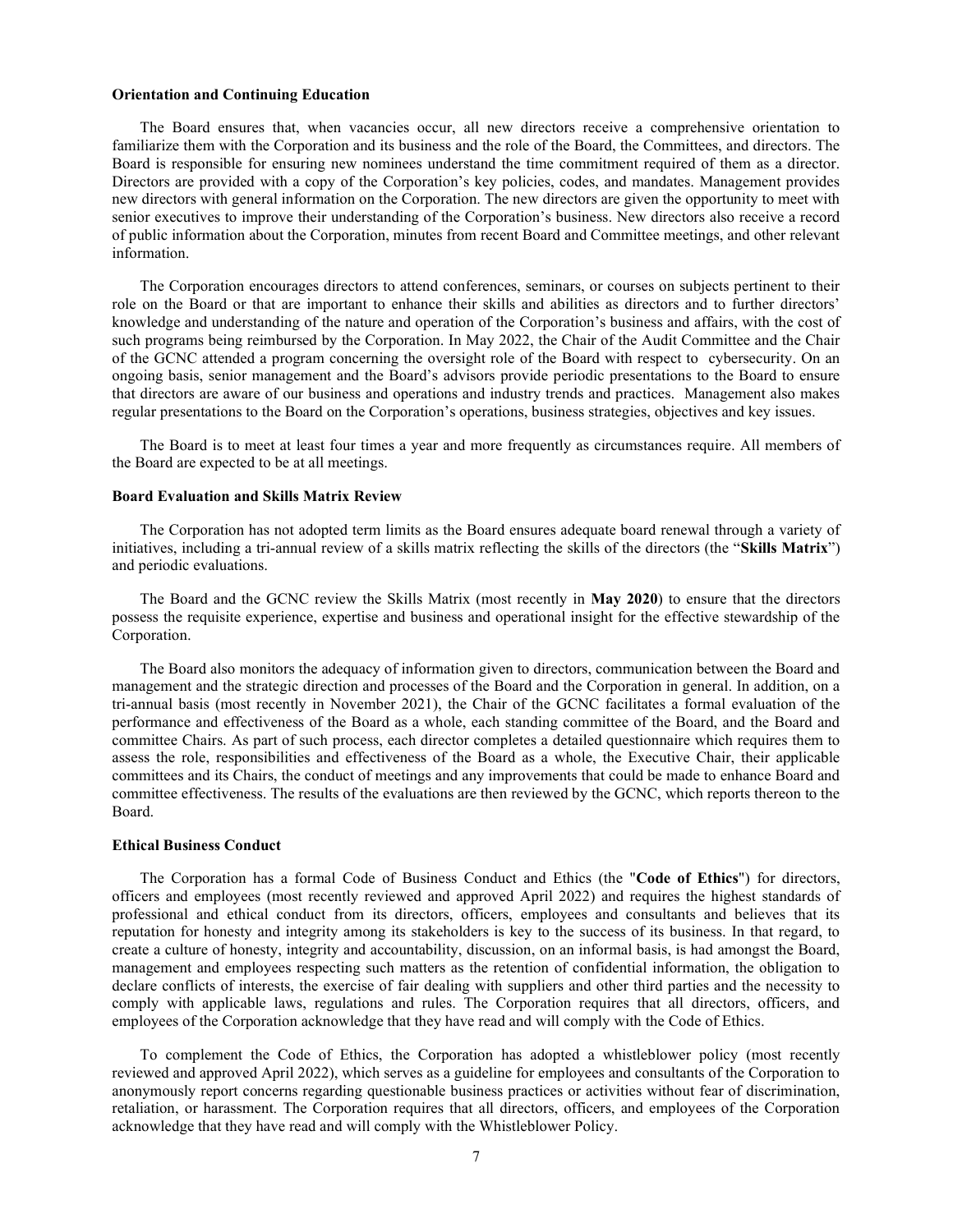The Corporation also has a formal policy in respect of trading in securities by directors, officers, employees and Consultants (the "Insider Trading Policy", most recently reviewed and approved April 2022), which is designed to help ensure that directors, officers, employees and consultants of the Corporation: (i) comply with applicable insider trading and tipping laws and (ii) avoid embarrassment to the Corporation by prohibiting actions that could give the appearance of improper trading or tipping. The Corporation requires that all directors, officers, employees and consultants of the Corporation acknowledge that they have read and will comply with the Insider Trading Policy.

#### Governance Oversight

The GCNC regularly reviews new developments in corporate governance and makes recommendations to the Board on processes or policies which would enhance the overall effectiveness of the Board and its Committees and the performance of the Corporation. The GCNC reviews as required the mandate of the Board, the charters of the Board's committees and the position descriptions for each of the Chair of the Board and the chairs of each of the Board's committees and recommended certain changes which have been approved by the Board. The GCNC reviews and approves any reports required or recommended on corporate governance for inclusion in public disclosure documents.

### Committees of the Board

The Board has established the following standing committees of the Board, the (i) Audit Committee, (ii) GCNC and (iii) Investment Committee. With the exception of the Audit Committee and Investment Committees, all of the Committees are independent of management and report directly to the Board. From time to time, when appropriate, ad hoc committees of the Board may be appointed by the Board.

Committee members are appointed by the Board. The roles and responsibilities of each Committee are set out in its Board-approved written charters. Committees have the authority to retain legal and other advisors as appropriate and the Executive Chairman of the Board is invited to attend all regularly scheduled Committee meetings as a guest.

The Audit Committee comprises Messrs. Temkin (Chair), Dr. Bart and Executive Chairman Meyer. Dr. Chris Bart and Seymour Temkin are independent, as that term is defined in NI 52-110. Each of the members of the Audit Committee is financially literate within the meaning of NI 52-110 as each has the ability to read and understand a set of financial statements that present a breadth and level of complexity of accounting issues that are generally comparable to the breadth and complexity of the issues that can reasonably be expected to be raised by the Corporation's financial statements. The Audit Committee is a committee of the Board established for the purpose of overseeing the accounting and financial reporting process of the Corporation and annual external audits of the consolidated financial statements. The Committee has set out its responsibilities and composition requirements in fulfilling its oversight in relation to the Corporation's internal accounting standards and practices, financial information, accounting systems and procedures. For further information concerning the Audit Committee, including the disclosure required by NI 52-110, see "Directors and Management of the Company – Committees of the Board – Audit Committee" in the Corporation annual information form dated April 13, 2022, and available under the Corporation's profile on SEDAR at www.sedar.com, which disclosure is incorporated by reference herein.

The Investment Committee consists of (a) four voting Board members and (b) one non-voting, non-Board member. At any time, at least fifty percent of the members of the Investment Committee must be members of the Board. Messrs. Patava (Chair), Reichmann, Chris Voutsinas and Executive Chairman Meyer are the voting members and Mr. Watchorn is a non-voting member. For transactions or a series of transactions requiring less than \$2.5 million of the Corporation's capital, the Investment Committee must consult and receive approval from one of the voting members provided that notice of such approval is promptly provided to Mr. Patava, who in turn can veto the proposed transaction. For transactions or a series of transactions requiring greater than \$2.5 million (presyndication) and up to \$10.0 million of the Corporation's capital (pre-syndication), the Investment Committee must consult and receive approval from a majority of the voting members. The Board will ratify transactions or a series of transactions requiring greater than \$10.0 million of the Corporation's capital (pre-syndication) and all non-arm's length transactions.

The GCNC comprises Dr. Bart (Chair) and Messrs. Temkin and Patava. The overall purpose of the GCNC is to assist the Board in maintaining high standards of corporate governance by developing, recommending and monitoring effective governance guidelines and procedures applicable to the Corporation, and by establishing the process for appointing and/or providing ongoing development for directors and senior management of the Corporation. Responsibilities include: reviewing the mandate of the Board and its committees; periodically reviewing and evaluating the performance of all directors, committees and the Board as a whole; recommending the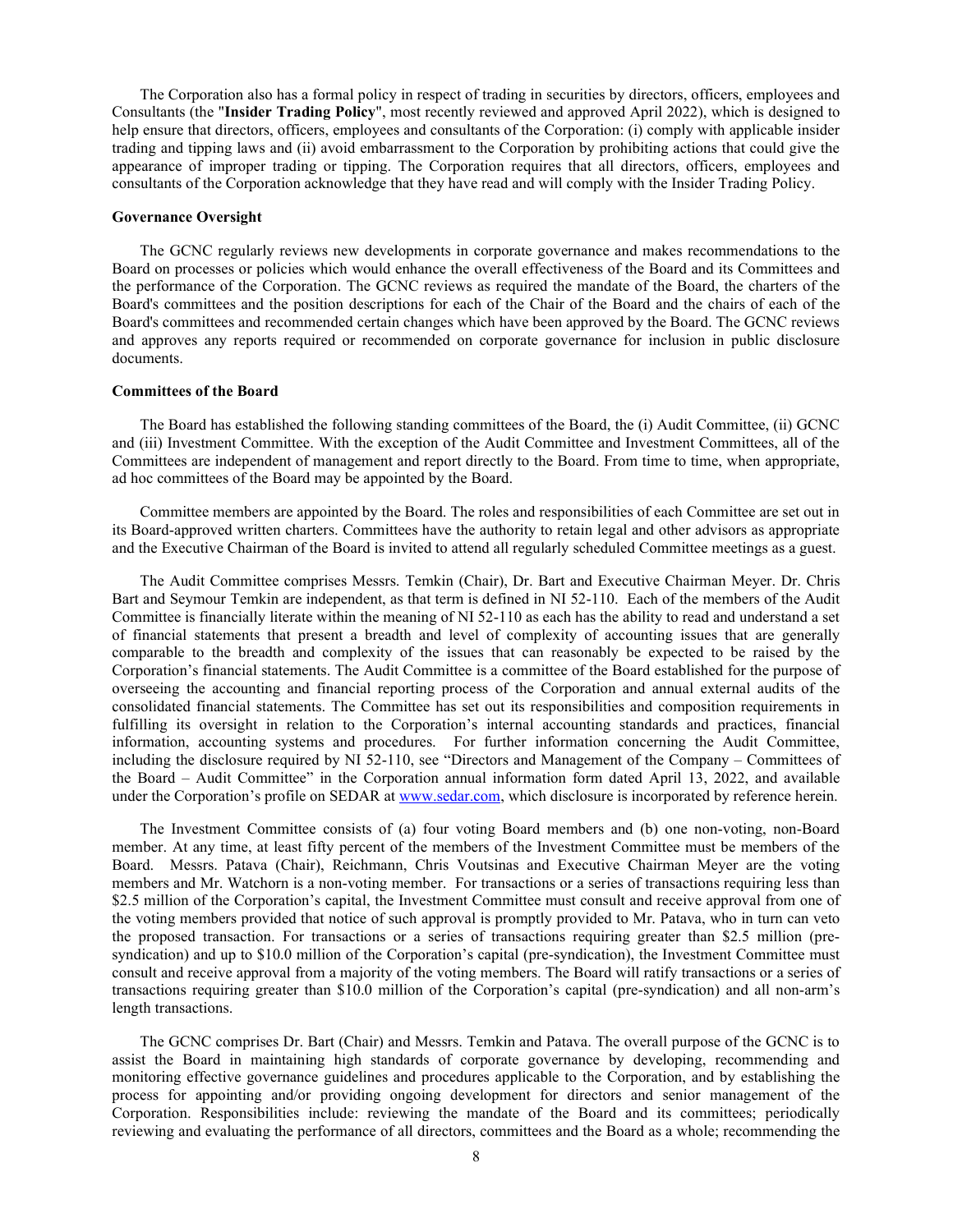Board candidates for Board membership; ensuring that an appropriate orientation program is available for new Board members; recommending education programs for Board members when deemed appropriate; reviewing annually, the membership and chairs of all committees of the Board; and annually reviewing and recommending to the Board regarding executive and director compensation. The members of the GCNC meet the independence requirements of the TSX Venture Exchange and applicable regulatory authorities.

### EXECUTIVE COMPENSATION

#### Named Executive Officers

For the purposes of the Compensation Discussion and Analysis, a NEO means the following individuals: (a) the Chief Executive Officer ("CEO") of the Corporation (b) the Chief Financial Officer ("CFO") of the Corporation (c) each of the Corporation's three most highly compensated executive officers, other than the CEO and the CFO, at the end of the most recently completed financial year of the Corporation whose total compensation was, individually, more than \$150,000, and (d) any additional individual who would be a NEO under (e) but for the fact that the individual was neither an executive officer of the Corporation nor acting in a similar capacity as at the end of the most recently completed financial year. As at December 31, 2021, there were five NEOs of the Corporation: being Glenn Watchorn (President and CEO), Y. Dov Meyer (Executive Chairman), Mano Thiyagarajah (CFO and Corporate Secretary), Jeremy Scheetz (Managing Director) and Carolyn Montgomery (Managing Director).

#### Compensation Discussion and Analysis

The following compensation discussion and analysis should be read together with the compensation tables and related disclosures in respect of the year ended December 31, 2021, set forth below:

The compensation program for all employees, including the NEOs, plays an important role in recognizing the achievement of the Corporation's short-term and long-term business objectives and guided by the following principles:

- a) aligning NEOs compensation with the performance of the Corporation;
- b) rewarding employees and NEOs fairly and commensurately with their contributions when meaningful results that support the Corporations' strategic goals and shareholder interests are achieved;
- c) attracting and retaining top-quality executives by providing total compensation that is appropriate and competitive with that paid by other real estate financing or companies of comparable size;
- d) managing the costs of incentive programs while maintaining their purpose and benefits;
- e) keeping programs simple to communicate and to promote understanding by employees and transparency with shareholders;
- f) ensuring good governance by developing compensation programs that do not encourage excessive risktaking; and
- g) appropriately balancing the Corporation's short-term and long-term business and financial goals.

Upon the recommendation of the GCNC, the Board makes decisions on the compensation program of the Corporation with respect to executive officers and other senior employees. It is the responsibility of the Board to ensure that these compensation programs are reasonable and appropriate, meet their stated purpose and effectively serve the needs of the Corporation's shareholders and the Corporation.

The Corporation's executive compensation program is comprised of three primary components: base salaries and benefits, performance-based annual incentives (in the form of cash bonus opportunities) and periodic grants of long-term incentives (in the form of share options and deferred share units), which may be subject to time-based and/or performance-based vesting requirements. The Corporation does not provide pension, group RRSP, or other retirement benefits to its NEOs, other than that provided for under government-mandated programs (e g, the Canada Pension Plan).

Base salary and benefits are set to attract and retain top-quality executives and reflect an executive's primary duties and responsibilities. Decisions regarding base salary and benefits are independent of decisions regarding annual and long-term incentives. The GCNC's view that an appropriate base salary and benefits package are core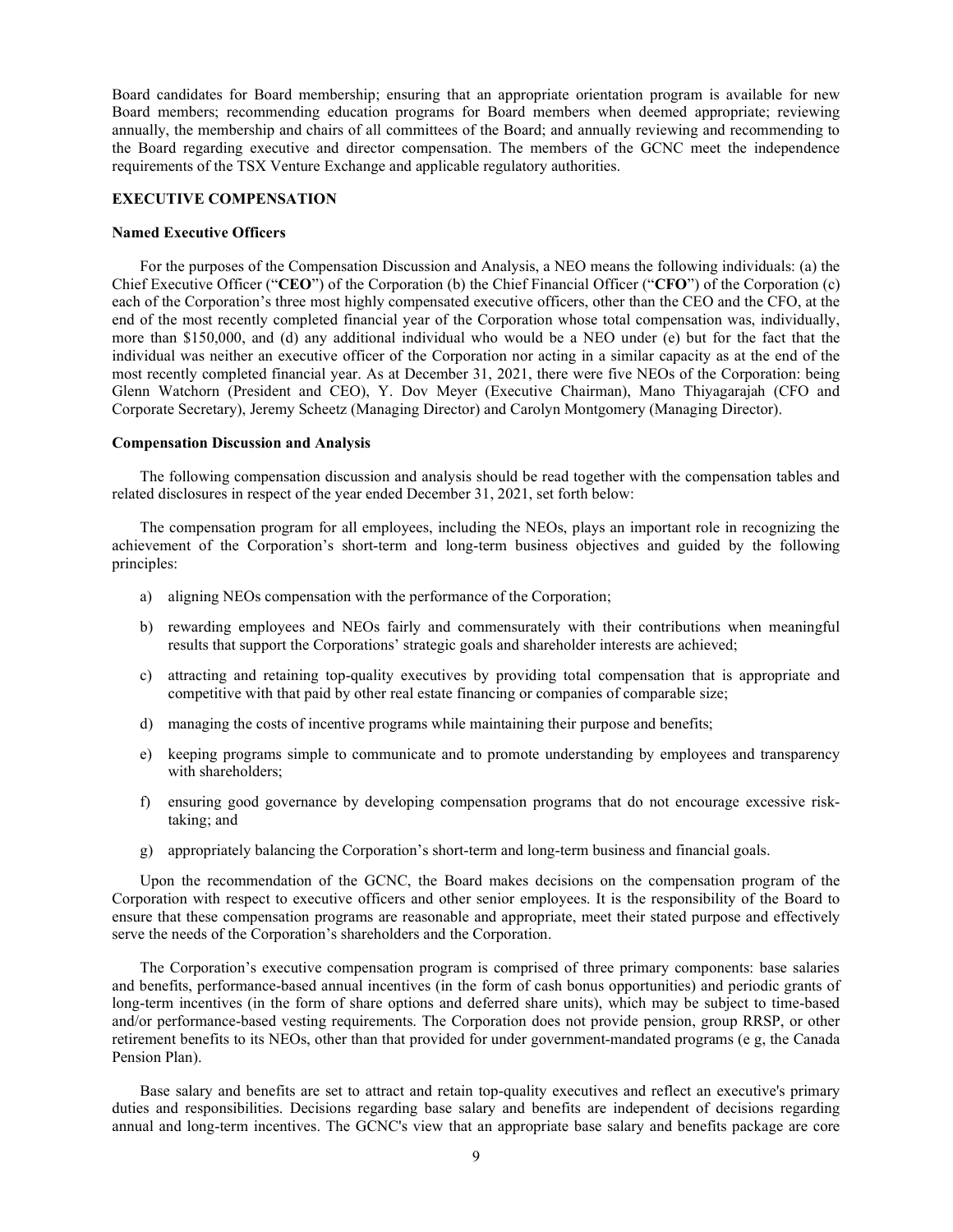components of competitive compensation for competent executives. In evaluating appropriate pay levels and salary increases for the Corporation's executives, the GCNC relies primarily on an objective analysis, considering the achievement of the Corporation's strategic goals, an executive's level of responsibility, and individual performance. The goal is to ensure that each NEO is paid competitively, taking into consideration the requirements of the position, the executive's performance, knowledge, skills, experience, and internal equity, and, where available, external pay practices from time to time. In 2021, an independent compensation consultant was retained by the Board to evaluate the appropriateness of the compensation of its NEOs. A benchmark group was used with respect to external pay practices. The companies in the benchmark group were chosen for their relatedness to the business activities of TFCC.

Taking into account the employment contracts of the CEO and the Executive Chairman, the GCNC reviews and makes recommendations to the Board with respect to corporate objectives and performance metrics relevant to the compensation of the CEO and Executive Chairman, evaluates the performance of the CEO and Executive Chairman in light of such objectives and performance metrics and recommends to the Board the compensation level of the CEO and Executive Chairman, based on this evaluation.

The CEO advises the GCNC and the GCNC provides feedback to the CEO regarding other NEOs' compensation, performance metrics, annual incentive bonuses and long-term incentives.

The CGNC makes recommendations to the Board regarding compensation policies and guidelines for the NEOs, the compensation arrangements for the directors, and other senior executives in respect of such incentive compensation plan.

In making these recommendations, the GCNC takes into consideration the Corporation's strategy and business objectives by:

- a) emphasizing pay for performance by having a significant portion of executive compensation "at-risk";
- b) directly aligning the interest of executives with the long-term interest of shareholders by awarding stock options at current market prices which have value to the executives only through stock appreciation over the long run;
- c) providing compensation opportunities that attract and retain talented and committed executives on a longterm basis; and
- d) appropriately balancing the Corporation's short-term and long-term business and financial goals.

The Board periodically discusses the principal risks of the business and ensures the implementation of appropriate systems and controls to manage these risks given the context of the size of the Corporation. This would include risks associated with the Corporation's compensation practices. The Corporation is not of the view that the Corporation's compensation policies or practices might encourage an executive officer to take inappropriate or excessive risks and no risks have been identified as arising from the Corporation's compensation policies or practices that are reasonably likely to have a material adverse effect on the Corporation.

#### Employment Agreements

For 2021, Mr. Watchorn's annual salary was \$420,311, subject to discretionary increases. Mr. Watchorn received a merit increase of 2.0% in 2021. Mr. Watchorn is also entitled to receive an additional bonus to be awarded provided that specified and predetermined targets are achieved.

For 2021, Mr. Meyer's annual base salary was \$414,160, subject to discretionary increases. Mr. Meyer received a merit increase of 2.0% in 2021. Mr. Meyer is also entitled to receive an additional bonus to be awarded at the sole discretion of the Board.

For 2021, Mr. Thiyagarajah's annual base salary was \$265,903, subject to discretionary increases. Mr. Thiyagarajah received a merit increase of 2.0% in 2021. Mr. Thiyagarajah is also entitled to receive an additional bonus to be awarded at the sole discretion of the Board.

For 2021, Mr. Scheetz's annual base salary was \$298,000, subject to discretionary increases. Mr. Scheetz received a merit increase of 2.0% in 2021. Mr. Scheetz is also entitled to receive an additional bonus to be awarded at the sole discretion of the Board.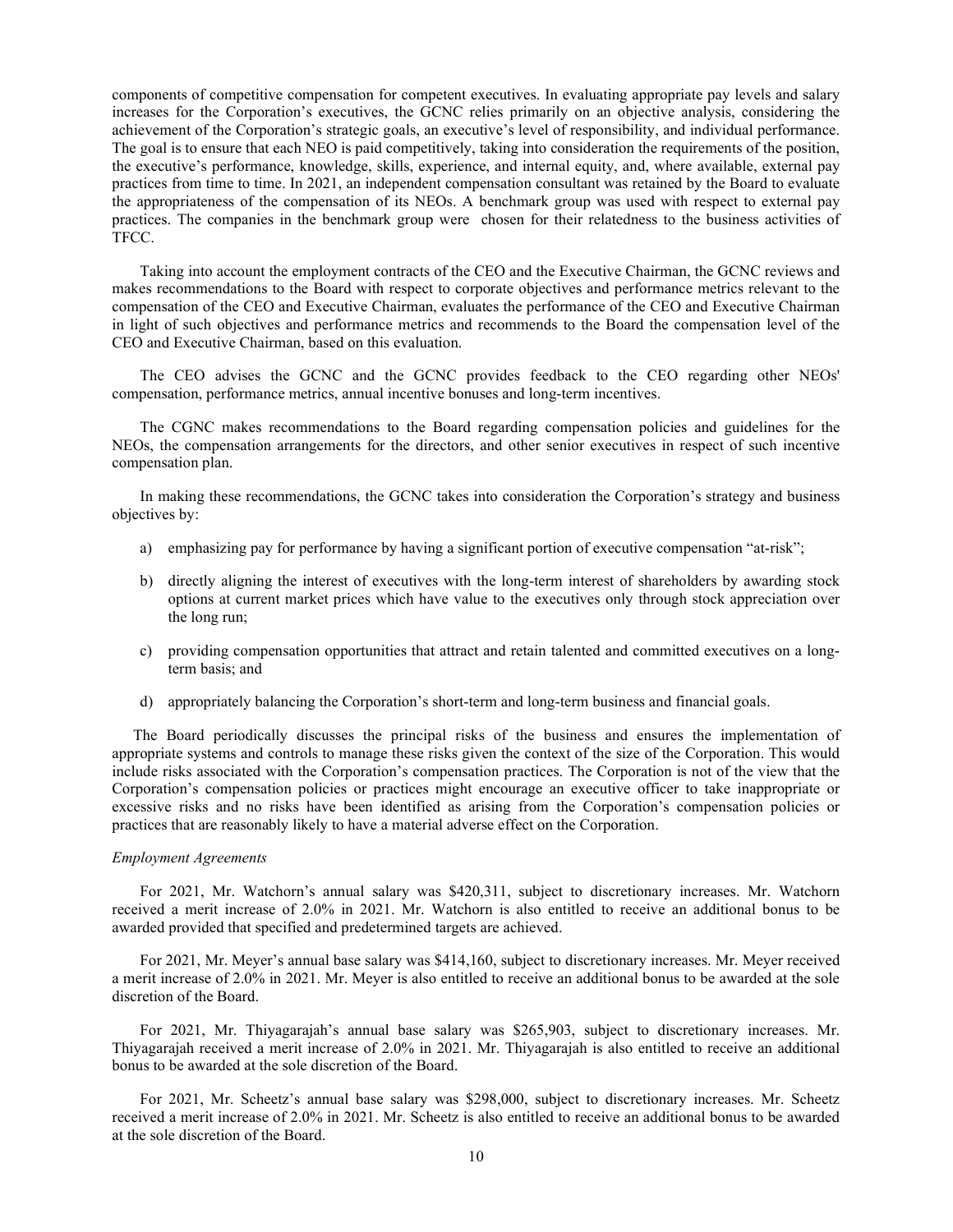For 2021, Ms. Montgomery's annual base salary was \$227,539, subject to discretionary increases. Ms. Montgomery received a merit increase of 2.0% in 2021. Ms. Montgomery is also entitled to receive an additional bonus to be awarded at the sole discretion of the Board.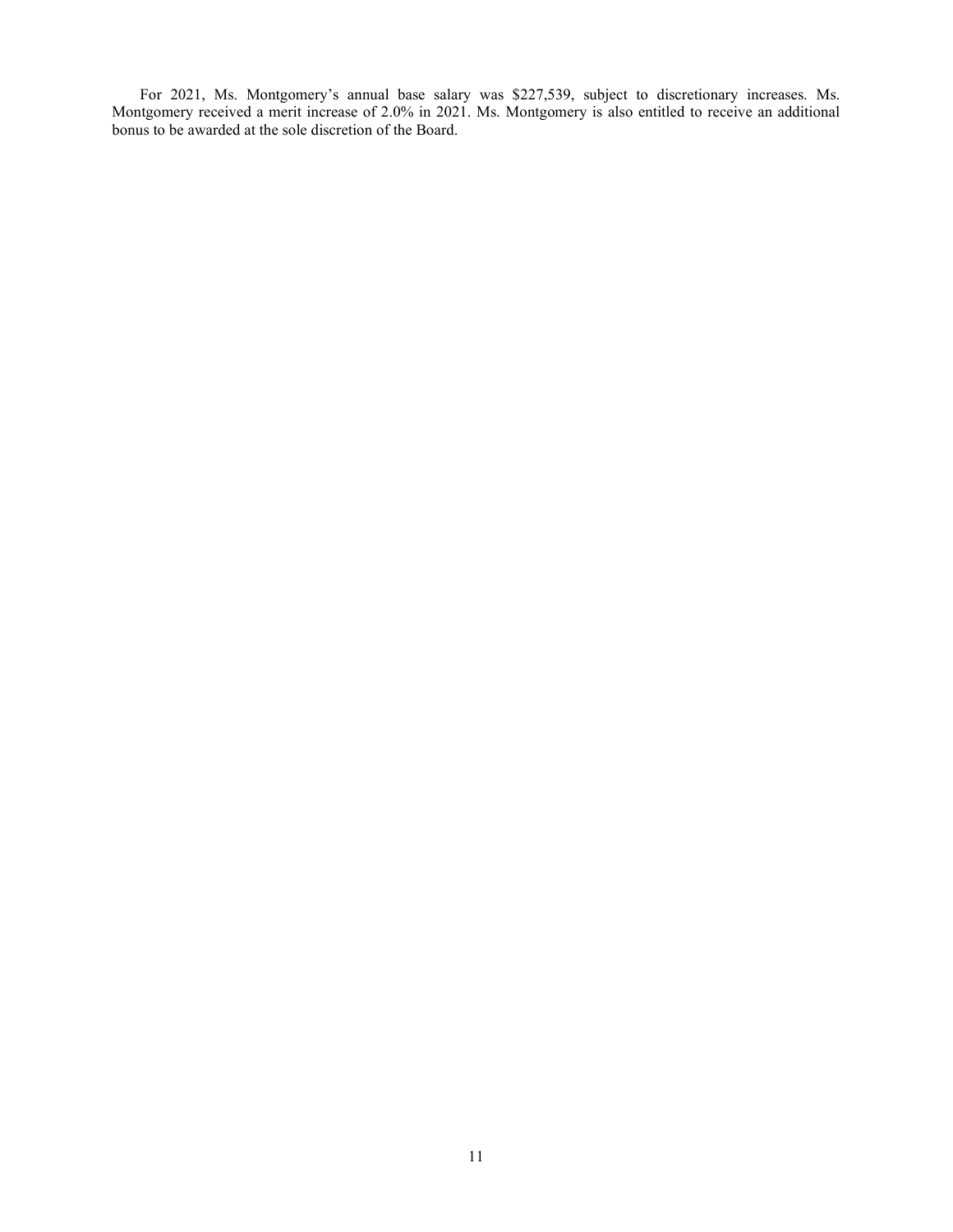#### Executive Incentive Compensation Plan

The Corporation maintains an executive incentive compensation plan (the "Incentive Plan") under which the Corporation's executive officers and certain other management personnel are eligible for annual cash bonus incentives and long term incentives based upon the achievement of specific individual performance metrics and/or the achievement by the Corporation of its financial targets.

The Corporation's Incentive Plan is regularly reviewed by the GCNC.

The Corporation uses annual cash incentive bonuses to motivate and reward the NEOs for achievements of specified levels of financial and/or individual performance. Awards may vary based on the individual's position and contributions to the Corporations' overall performance. Any annual cash incentive bonus payable is subject to the final approval of the Board.

In 2021, the Board amended the executive incentive compensation plan. According to the amendment, a bonus pool is funded only after the Corporation reaches a base floor of Net Operating Income Before Taxes ("NOIbT") equal to 80% of annual budgeted NOIbT. For the Corporation's performance below the base floor of profitability, there would be no allocation to the bonus pool. The meaning of NOIbT is not specifically defined by International Financial Reporting Standards ("IFRS"), and is not the same as the "pre-tax earnings" standardized meaning prescribed by IFRS as it is adjusted from IFRS pre-tax earnings. NOIbT is calculated as net income from operations before income tax adjusted for the following: share based compensation, incentive compensation, provisions for loan and mortgage investment losses and foreign exchange gain/loss.

The Board further amended the plan such that:

- for performance starting at 80% of budgeted NOIbT, the bonus pool would be funded at 15% of budgeted NOIbT;
- for performance at 90% of budgeted NOIbT, the total bonus pool would be funded at 19% of budgeted NOIbT;
- for performance at 100% of budgeted NOIbT, the total bonus pool would be funded at 22% of budgeted NOIbT; and
- for performance greater than 100% of budgeted NOIbT, the total bonus pool would continue to be funded at 22% of budgeted NOIbT with no maximum limit.

It was further determined that the allocation of the bonus pool should be made as follows:

- 55% for the senior managers reporting directly to the CEO (the "senior managers"); and
- 45% for the CEO and Executive Chairman.

It was also determined that each eligible individual's access to the bonus pool should be granted as follows:

- 75% of each individual's access should be based on their allocated bonus pool percentage as determined by the CEO and Executive Chairman; and
- 25% of the remaining access should be based on each person achieving up to three individualized performance metrics such as the performance of the Corporation and individual achievements during the year:
	- o as assigned by the CEO and Executive Chairman for the senior managers
	- o as assigned by the Board, for the CEO and the Executive Chairman.

The annual cash incentive award is designed to focus management's attention on key operational goals for the current fiscal year, and the incentive awards are determined after financial results for the relevant year have been finalized.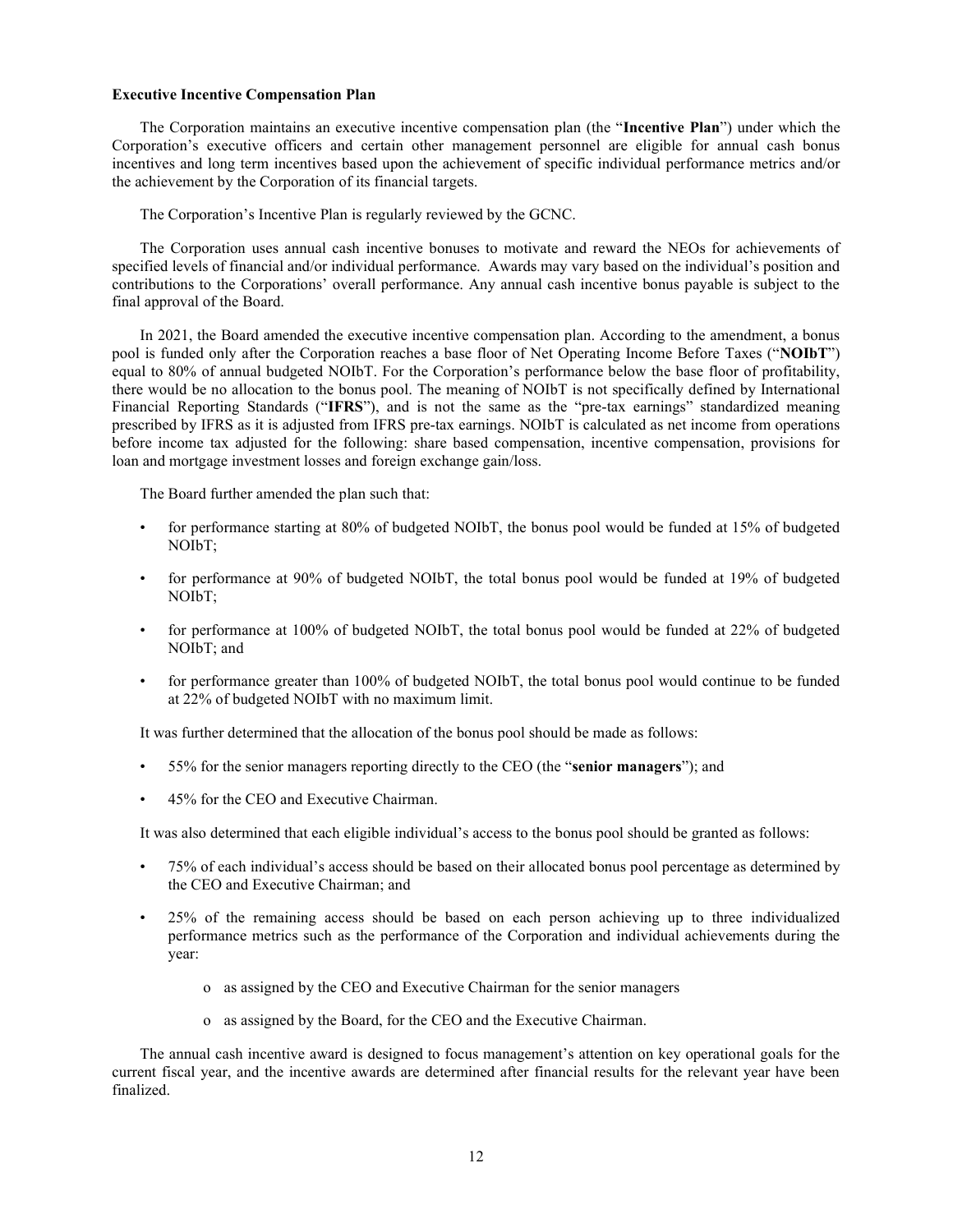The CEO advises the GCNC and the GCNC provides feedback to the CEO regarding other NEOs annual incentive bonuses and long-term incentives.

For the year ended December 31, 2021, the Corporation reported over 80% of budgeted NOIbT. Accordingly, the President and CEO received \$212,747, Executive Chairman received \$175,198, the CFO and Corporate Secretary received \$85,089, Jeremy Scheetz (Managing Director) received \$127,648 and Carolyn Montgomery (Managing Director) received \$85,089 of incentive compensation.

#### Share-Based Incentive Compensation Plans

The GCNC and the Board believe that share-based incentive compensation plans are the most effective way to align the interests of management with those of shareholders. The Corporation's share-based incentive compensation program currently consists of a stock options plan and a deferred share unit plan, which are used to incent management and directors to foster long-term shareholder value.

#### Stock Options Plan

It is the Corporation's belief that stock option grants provide an incentive that focuses the recipient's attention on managing the Corporation from the perspective of an owner with an equity stake in the business. These grants also focus operating decisions on long-term results that benefit the Corporation and long-term shareholders. The option grants to executive officers and directors offer the right to purchase common shares at their fair market value on the date of the grant. These options will have value only if the Corporation's share price increases. The number of shares covered by each grant is intended to reflect the recipient's level of responsibility and past and anticipated contributions to the Corporation. Previous grants are taken into consideration when considering new grants.

The Board is responsible for making decisions with respect to option grants under the Stock Option Plan. In determining the size of individual stock option grants, the Board considers the recommendations of the CEO, other than with respect to any stock options to be granted to the CEO and considers the aggregate number of Common Shares available under the Corporation's Stock Option Plan and the number of individuals to whom the Corporation wishes to grant stock options. The Board also considers the range of potential compensation levels that may be yielded by the grant of stock options. The Board reserves the discretion to consider any factors it considers relevant, including, but not limited to, any previous grants to NEOs or eligible employees, and to give all factors considered the relative weight it considers appropriate under the circumstances then prevailing, in reaching its determination regarding the size and timing of stock option grants. No specific performance thresholds are used by the Board when determining grants of options. Instead, the Board makes determinations at its discretion based upon the overall performance of the Corporation and its activities throughout the year.

For the year ended December 31, 2021, no stock options were granted to NEOs.

#### Hedging of Share-Based Compensation

While the Corporation does not have a specific policy against it, to the Corporation's knowledge, NEOs and directors do not purchase financial instruments designed to hedge or offset a decrease in the market value of equity securities of the Corporation granted as compensation or held, directly or indirectly, by the NEO or director.

|                                                                          |                      |                                     |                                         |                                           |                                    | <b>Non-equity incentive</b><br>plan compensation |                         |                                  |                                     |
|--------------------------------------------------------------------------|----------------------|-------------------------------------|-----------------------------------------|-------------------------------------------|------------------------------------|--------------------------------------------------|-------------------------|----------------------------------|-------------------------------------|
| <b>Name and Principal</b><br><b>Position</b>                             | Year                 | <b>Salary</b><br>(S)                | Share-<br>based<br>awards<br><b>(S)</b> | Option-<br>based<br>awards<br>$(S)^{(1)}$ | Annual<br>incentive<br>plans       | Long-<br>term<br>incentive<br>plans              | Pension<br>value<br>(S) | All other<br>compensation<br>(S) | Total<br>compensation<br>(S)        |
| <b>GLENN WATCHORN</b><br>President and Chief<br><b>Executive Officer</b> | 2021<br>2020<br>2019 | \$420,311<br>\$407,633<br>\$402,608 | Nil<br>Nil<br>Nil                       | Nil<br>\$53,188<br>\$92,979               | \$212,747<br>\$81,500<br>\$135,000 | Nil<br>Nil<br>Nil                                | Nil<br>Nil<br>Nil       | Nil<br>Nil<br>Nil                | \$633,058<br>\$542,321<br>\$630,587 |
| <b>Y. DOV MEYER</b><br>Executive Chairman <sup>(2)</sup>                 | 2021<br>2020<br>2019 | \$414,160<br>\$406,000<br>\$400,000 | Nil<br>Nil<br>Nil                       | Nil<br>\$39,891<br>Nil                    | \$175,198<br>\$81,000<br>\$100,000 | Nil<br>Nil<br>Nil                                | Nil<br>Nil<br>Nil       | Nil<br>Nil<br>Nil                | \$589,358<br>\$526,891<br>\$500,000 |
| MANO THIYAGARAJAH<br>Chief Financial Officer                             | 2021<br>2020<br>2019 | \$265,903<br>\$258,100<br>\$255,000 | Nil<br>Nil<br>Nil                       | Nil<br>\$13,297<br>Nil                    | \$85,099<br>\$37,500<br>\$65,000   | Nil<br>Nil<br>Nil                                | Nil<br>Nil<br>Nil       | Nil<br>Nil<br>Nil                | \$351,002<br>\$308,897<br>\$320,000 |
| <b>JEREMY SCHEETZ.</b>                                                   | 2021                 | \$298,000                           | Nil                                     | Nil                                       | \$127,648                          | Nil                                              | Nil                     | Nil                              | \$425,648                           |

#### Summary Compensation Table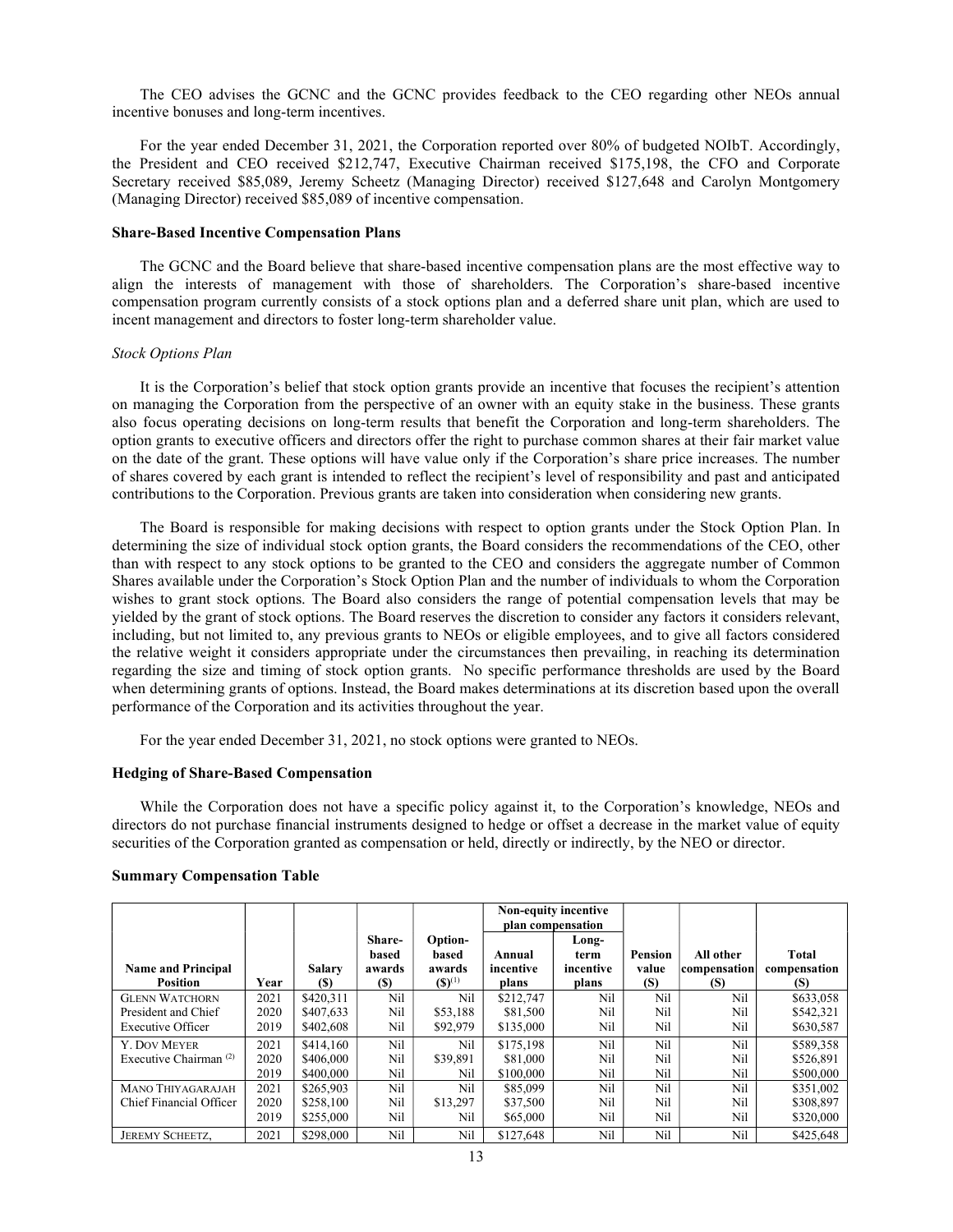| Managing Director $(3)$ | 2020 | \$295.517 | Nil | \$39,462 | Nil      | Nil | Nil | Nil | \$334,979 |
|-------------------------|------|-----------|-----|----------|----------|-----|-----|-----|-----------|
|                         | 2019 | Nil       | Nil | Nil      | Nil      | Nil | Nil | Nil | Nil       |
| <b>CAROLYN</b>          | 2021 | \$227,539 | Nil | Nil      | \$85,099 | Nil | Nil | Nil | \$312,638 |
| <b>MONTGOMERY</b>       | 2020 | \$220,854 | Nil | \$13,297 | \$37,500 | Nil | Nil | Nil | \$271.651 |
| Managing Director       | 2019 | \$218,484 | Nil | Nil      | \$55,000 | Nil | Nil | Nil | \$273,484 |

Notes:

- (1) These amounts represent the "grant date fair value" of options granted to the respective NEO, which have been determined by using the Black-Scholes model, a mathematical valuation model that ascribes a value to an option based on a number of factors in valuing the option-based awards, including the exercise price of the option, the price of the underlying security on the date the option was granted, and assumptions with respect to the volatility of the price of the underlying security and the risk-free rate of return. These values are consistent with the accounting values used in the Corporation's financial statements.
- (2) Mr. Meyer was an Executive Chairman of the Board effective February 14, 2020 (previously Executive Vice Chairman). Mr. Meyer does not receive any additional compensation for serving as a director.
- (3) Mr. Scheetz joined the Corporation on January 5, 2020.

#### Outstanding Share-Based Incentive Compensation Awards

The following table sets forth all awards outstanding for the NEOs as of December 31, 2021:

|                                    |                      |                                                                             |                                           | <b>Option-Based Awards</b> <sup>(1)</sup> |                                                                                      | Share-Based Awards <sup>(2)</sup>                                                             |                                                                                                         |                                                                                                                 |
|------------------------------------|----------------------|-----------------------------------------------------------------------------|-------------------------------------------|-------------------------------------------|--------------------------------------------------------------------------------------|-----------------------------------------------------------------------------------------------|---------------------------------------------------------------------------------------------------------|-----------------------------------------------------------------------------------------------------------------|
| Name                               | Year<br>of<br>awards | Number of<br>securities<br>underlying<br>unexercised<br>options<br>$^{(#)}$ | Option<br>exercise<br>price<br><b>(S)</b> | Option<br>expiration date                 | Value of<br>unexercise<br>d in-the-<br>money<br>options <sup>(3)</sup><br><b>(S)</b> | <b>Number</b><br>of shares<br>or units<br>of shares<br>that have<br>not<br>vested<br>$^{(#)}$ | Market or<br>payout<br>value of<br>share-based<br>awards that<br>have not<br>vested $(3)$<br><b>(S)</b> | Market or<br>payout value<br>of vested<br>share-based<br>awards not<br>paid out or<br>distributed<br><b>(S)</b> |
| Glenn Watchorn<br>President & CEO  | 2016<br>2019         | 50,000<br>24,000                                                            | \$5.70<br>\$5.60                          | June 27, 2023<br>June 01, 2026            | \$15,000<br>\$9,600                                                                  | Nil                                                                                           | Nil                                                                                                     | \$1,044,00                                                                                                      |
|                                    | 2020                 | 100,000                                                                     | \$4.28                                    | April 05, 2027                            | \$172,000                                                                            |                                                                                               |                                                                                                         |                                                                                                                 |
| Y. Dov Meyer<br>Executive Chairman | 2020                 | 75,000                                                                      | \$4.28                                    | April 05, 2027                            | \$129,000                                                                            | Nil                                                                                           | Nil                                                                                                     | \$150,000                                                                                                       |
| Mano Thiyagarajah                  | 2016                 | 15,000                                                                      | \$6.50                                    | December 27, 2023                         | Nil                                                                                  |                                                                                               |                                                                                                         |                                                                                                                 |
| CFO & Secretary                    | 2017                 | 10,000                                                                      | \$6.70                                    | December 21, 2024                         | Nil                                                                                  | Nil                                                                                           | Nil                                                                                                     | \$300,000                                                                                                       |
|                                    | 2020                 | 25,000                                                                      | \$4.28                                    | April 05, 2027                            | \$43,000                                                                             |                                                                                               |                                                                                                         |                                                                                                                 |
| Jeremy Scheetz                     | 2020                 | 25,000                                                                      | \$5.70                                    | January 05, 2027                          | \$7,500                                                                              | Nil                                                                                           | Nil                                                                                                     | \$300,000                                                                                                       |
| Managing Director                  | 2020                 | 25,000                                                                      | \$4.05                                    | June 28, 2027                             | \$48,750                                                                             |                                                                                               |                                                                                                         |                                                                                                                 |
| Carolyn                            | 2016                 | 15,000                                                                      | \$6.50                                    | December 27, 2023                         | Nil                                                                                  |                                                                                               |                                                                                                         |                                                                                                                 |
| Montgomery                         | 2017                 | 10,000                                                                      | \$6.70                                    | December 21, 2024                         | Nil                                                                                  | Nil                                                                                           | Nil                                                                                                     | \$300,000                                                                                                       |
| Managing Director                  | 2020                 | 25,000                                                                      | \$4.28                                    | April 05, 2027                            | \$43,000                                                                             |                                                                                               |                                                                                                         |                                                                                                                 |

Notes:

- (1) Stock options are granted under the stock options plan.
- (2) Deferred share units ("DSUs") granted under the DSU Plan (as defined herein).
- (3) The market value of the Corporation's common shares was \$6.00 on December 31, 2021, being the closing price for the common shares on the TSX Venture Exchange.

#### Share-Based Incentive Compensation Plan Awards – Value Vested or Earned During the Year

The following table sets forth the value of all incentive plan awards vested or earned for the NEOs during the year ended December 31, 2021:

| Name                                 | Option-based awards-<br>Value vested during the year<br>$(5)^{(1)}$ | Share-based awards $-$<br>Value vested during the year<br>(S) | Non-equity incentive plan<br>compensation - Value earned<br>during the year $(2)$<br>(S) |
|--------------------------------------|---------------------------------------------------------------------|---------------------------------------------------------------|------------------------------------------------------------------------------------------|
| Glenn Watchorn<br>President & CEO    | Nil                                                                 | Nil                                                           | \$212,747                                                                                |
| Y. Dov Meyer<br>Executive Chairman   | Nil                                                                 | Nil                                                           | \$175,198                                                                                |
| Mano Thiyagarajah<br>CFO & Secretary | Nil                                                                 | Nil                                                           | \$85,099                                                                                 |
| Jeremy Scheetz,<br>Managing Director | Nil                                                                 | Nil                                                           | \$127,648                                                                                |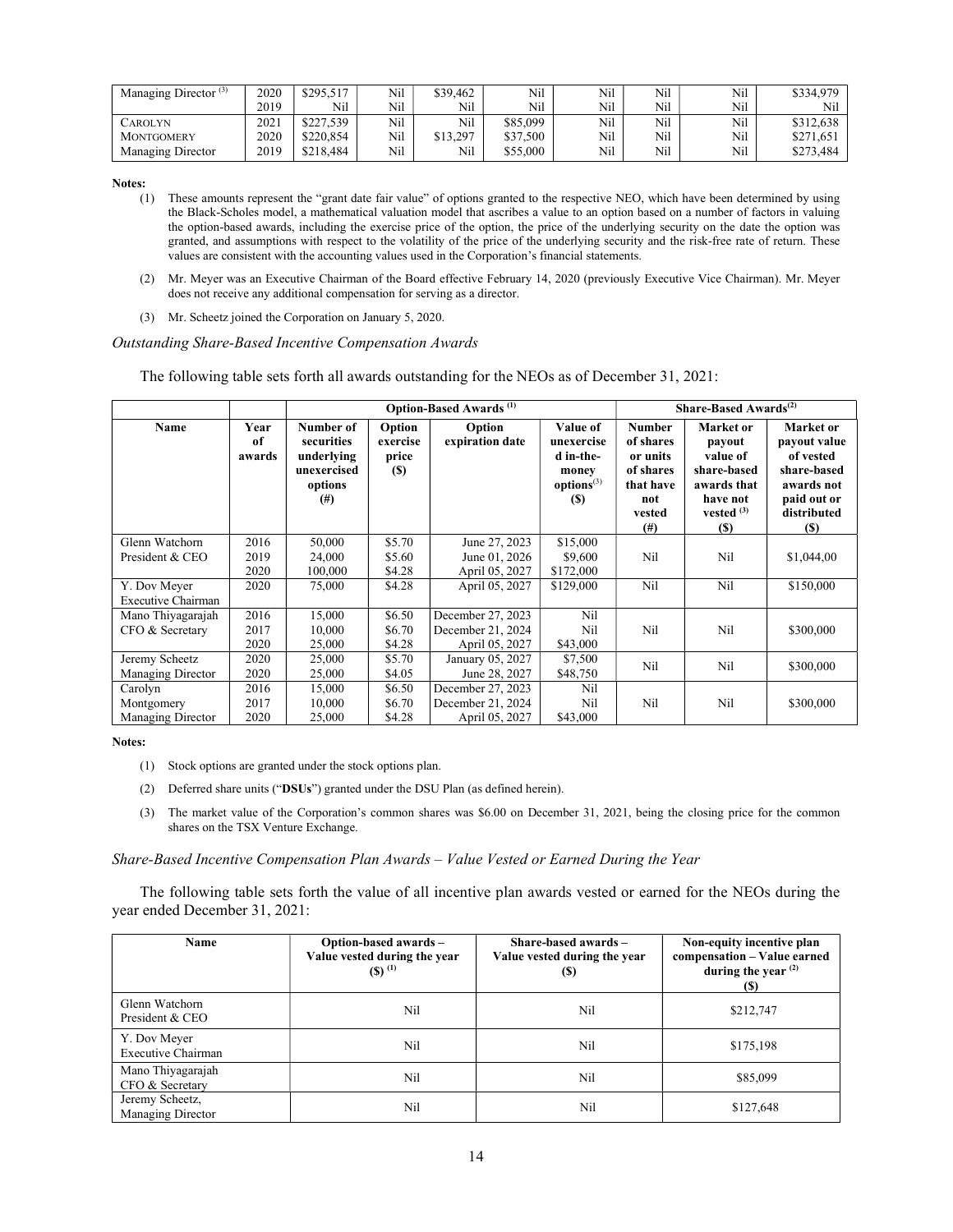| `arolvn<br>ontgomery<br><b>N</b><br>.<br>Nŀ<br><b>TATE</b><br>--<br><b>Jurector</b> | $  -$<br>N11 | nac<br>ħΩ<br>.<br>`` |
|-------------------------------------------------------------------------------------|--------------|----------------------|
|-------------------------------------------------------------------------------------|--------------|----------------------|

Note:

(1) Annual non-equity incentive plan compensation is also included in the Summary Compensation Table above.

#### Pension Plan Benefits

The Corporation has not implemented any form of a pension plan or similar plan.

#### Termination and Change of Control Benefits

As of December 31, 2021, other than as set out in the employment agreements of Mr. Meyer, Mr. Watchorn, Mr. Thiyagarajah, and Mr. Scheetz, there is no employment agreement, compensatory plan or other arrangements in place with the NEOs of the Corporation, nor are there any agreements between the Corporation and the NEOs that provide for payment to the NEOs in connection with any termination, resignation, retirement, change in control of the Corporation or change in responsibilities of the NEOs.

Pursuant to the employment agreement between the Corporation and Mr. Watchorn, if his employment is terminated without cause or if a change of control occurs, Mr. Watchorn shall be entitled to a payment of an amount equal to the greater of (a) two times of the current base salary and the average annual bonus paid to Mr. Watchorn in the three prior fiscal years and (b) a lump sum payment of a minimum of \$500,000 with calculation to include \$500,000 for each \$100 million of capital managed by the Corporation. Assuming Mr. Watchorn was terminated without cause at December 31, 2021, he would be entitled to a payment of \$1,126,787.

Pursuant to the employment agreement between the Corporation and Mr. Meyer, if his employment is terminated without cause or if a change of control occurs, Mr. Meyer shall be entitled to a payment of an amount equal to two times of the current base salary and the average annual bonus paid to Mr. Meyer in the three prior fiscal years leading up to his termination. Assuming Mr. Meyer was terminated without cause at December 31, 2021, he would be entitled to a payment of \$1,065,785.

Pursuant to Mr. Thiyagarajah's employment agreement, in the event of his termination without cause, or if a change of control occurs, Mr. Thiyagarajah shall be entitled to a payment of an amount equal to two times of the current base salary and the average annual bonus paid to Mr. Thiyagarajah in the three prior fiscal years leading up to his termination. Assuming Mr. Thiyagarajah was terminated without cause at December 31, 2021, he would be entitled to a payment of \$656,872.

Pursuant to Mr. Scheetz's employment agreement, in the event of his termination without cause, or if a change of control occurs, Mr. Scheetz shall be entitled to a payment of an amount equal to 1.0 time plus an additional 1/6 time for each completed year of service to a maximum of 1.5 times of the current base salary and the average annual bonus paid to Mr. Scheetz in the three prior fiscal years leading up to his termination. Assuming Mr. Scheetz was terminated without cause at December 31, 2021, he would be entitled to a payment of \$454,066.

#### DIRECTOR COMPENSATION

During fiscal 2021, the Corporation paid \$65,625 to the Chair of the Audit Committee, \$59,062 to the Chair of the GCNC, and \$59,062 to the Chair of Investment Committee, \$45,939 to the director serving on two committees, including the lead director position, and \$2,129 to the director serving on one committee. Mr. Meyer, as Executive Chairman, does not receive any separate compensation for his service on the Board.

The following table details all compensation provided to directors of the Corporation for the year ended December 31, 2021:

| <b>Name</b>        | Fees<br>Earned $(1)$<br>(S) | Share-<br>based<br>awards<br>(\$) | <b>Options</b><br>based<br>awards<br><b>(S)</b> | Non-equity<br>incentive plan<br>compensation<br>(S) | Pension<br>value<br><b>(\$)</b> | All other<br>compensation<br>(S) | Total<br>compensation<br>(S) |
|--------------------|-----------------------------|-----------------------------------|-------------------------------------------------|-----------------------------------------------------|---------------------------------|----------------------------------|------------------------------|
| Y. Dov Meyer $(1)$ | Nil                         | Nil                               | Nil                                             | Nil                                                 | Nil                             | Nil                              | Nil                          |
| Seymour Temkin     | \$65,625                    | Nil                               | Nil                                             | Nil                                                 | Nil                             | Nil                              | \$65,625                     |
| Dr. Chris Bart     | \$59,062                    | Nil                               | Nil                                             | Nil                                                 | Nil                             | Nil                              | \$59,062                     |
| Philip Reichmann   | \$45,939                    | Nil                               | Nil                                             | Nil                                                 | Nil                             | Nil                              | \$45,939                     |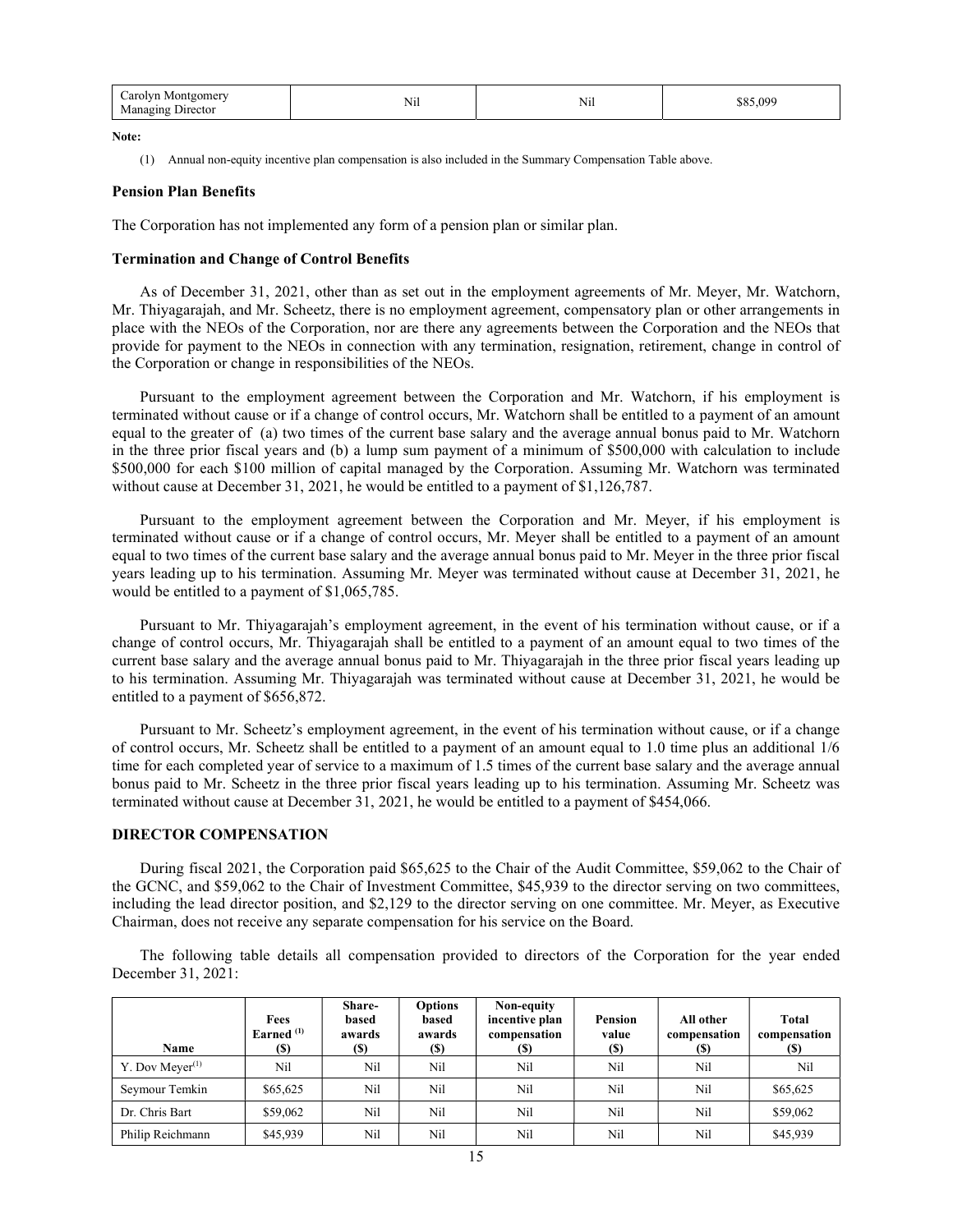| Patava<br>Jerry            | \$59,062<br>۰υ. | $ -$<br>N1l | $\mathbf{v}$<br>N1l | Nil | Nil | Nil                 | \$59,062 |
|----------------------------|-----------------|-------------|---------------------|-----|-----|---------------------|----------|
| $ -$<br>Chris<br>Voutsinas | ሰሳ<br>\$3,566   | 3.71<br>N11 | $\sim$ $-1$<br>N1l  | Nil | Nil | $\mathbf{v}$<br>Nil | \$3,566  |

Notes:

- (1) Mr. Meyer serves as an Executive Chairman of the Board. Mr. Meyer did not receive any compensation for serving as a director. His compensation as an officer is set out above in Summary Compensation Table.
- (2) Mr. Voutsinas joined the board on December 15, 2021 and is not standing for election to the Board at the Meeting.

The Board determines the compensation of the directors of the Corporation based on the recommendation of the GCNC. The GCNC believes that the directors of the Corporation should be compensated in a form and amount which is appropriate, and which is customary for comparable organizations, having regard for such matters as time commitment, responsibility, and trends in director compensation. In reaching this opinion, the GCNC sought the assistance and advice of an independent executive compensation consultant.

## Deferred Share Unit Plan

The Company has a cash-settled deferred share unit plan (the "DSU Plan") to promote a greater alignment of interests between directors, officers, and employees and the shareholders of the Company by linking a portion of the annual director retainer and annual bonus to the future value of the common shares.

Effective September 30, 2019, directors no longer can elect to receive their annual retainer in DSUs. At the beginning of each year, the Board will determine which board members will be eligible to participate in the DSU Plan and the dollar amount that can be contributed to the DSU Plan. Unless authorized by the Board, the directors will continue to receive their annual retainer in cash.

Prior to September 30, 2019, the Board determined the amount, timing, and vesting conditions associated with each award of DSUs. Except for Executive Chairman, each eligible director was obligated to contribute, on the last day of each quarter, a minimum of 50% and elect to receive up to 100% of their annual retainer in DSUs with the balance, if any, to be paid in cash. In addition, when the directors elected to receive more than 50% of their fees in DSUs, the Company granted additional DSUs equal to 50% of the value of the DSUs that are over the 50% minimum received by them. Of the additional DSUs granted by the Company to the directors, 50% vested in six months from the date of grant and 50% of the additional DSUs vested in 12 months from the date of grant. The number of DSUs to be issued under the DSU Plan is determined by dividing the amount of the retainer or annual bonus elect to be deferred as the basis for the award by the volume-weighted average trading price (the "Market Price") of the common shares. Each DSU may be redeemed for cash payment (rounded to the nearest cent) equal to the number of DSUs to be redeemed multiplied by the Market Price of a common share on the redemption date, net of any withholding taxes, upon the participant ceasing to be a director of the Corporation (whether by termination, retirement or death).

### Outstanding Option and Share-Based Compensation Awards for Directors

The following table sets forth all share-based awards outstanding for each of the directors of the Corporation (other than the NEOs, whose disclosure with respect to the plan awards is set out above) as of December 31, 2021:

|                                             |                                                                             |                                           | <b>Option-Based Awards</b>   | <b>Share-Based Awards</b>                                                       |                                                                                  |                                                                                                        |                                                                                                                 |
|---------------------------------------------|-----------------------------------------------------------------------------|-------------------------------------------|------------------------------|---------------------------------------------------------------------------------|----------------------------------------------------------------------------------|--------------------------------------------------------------------------------------------------------|-----------------------------------------------------------------------------------------------------------------|
| Name                                        | Number of<br>securities<br>underlying<br>unexercised<br>options<br>$^{(#)}$ | Option<br>exercise<br>price<br><b>(S)</b> | Option<br>expiration<br>date | Value of<br>unexercised<br>in-the-money<br>options <sup>(1)</sup><br><b>(S)</b> | Number of<br>shares or units<br>of shares that<br>have not<br>vested<br>$^{(#)}$ | <b>Market</b> or<br>payout value<br>of share-<br>based awards<br>that have not<br>vested<br><b>(S)</b> | <b>Market</b> or<br>payout value<br>of vested<br>share-based<br>awards not<br>paid out or<br>distributed<br>(S) |
| Seymour Temkin                              | Nil                                                                         | Nil                                       | N/A                          | Nil                                                                             | Nil                                                                              | Nil                                                                                                    | \$334,764                                                                                                       |
| Dr. Chris Bart                              | Nil                                                                         | Nil                                       | N/A                          | Nil                                                                             | Nil                                                                              | Nil                                                                                                    | \$296,730                                                                                                       |
| Philip Reichmann                            | Nil                                                                         | Nil                                       | N/A                          | Nil                                                                             | Nil                                                                              | Nil                                                                                                    | \$255,090                                                                                                       |
| Jerry Patava                                | Nil                                                                         | Nil                                       | N/A                          | Nil                                                                             | Nil                                                                              | Nil                                                                                                    | \$75,252                                                                                                        |
| Chris Voutsinas <sup><math>(2)</math></sup> | Nil                                                                         | Nil                                       | N/A                          | Nil                                                                             | Nil                                                                              | Nil                                                                                                    | Nil                                                                                                             |

Notes:

<sup>(1)</sup> The market value of the Corporation's common shares was \$6.00 on December 31, 2021, being the closing price for the common shares on the TSX Venture Exchange.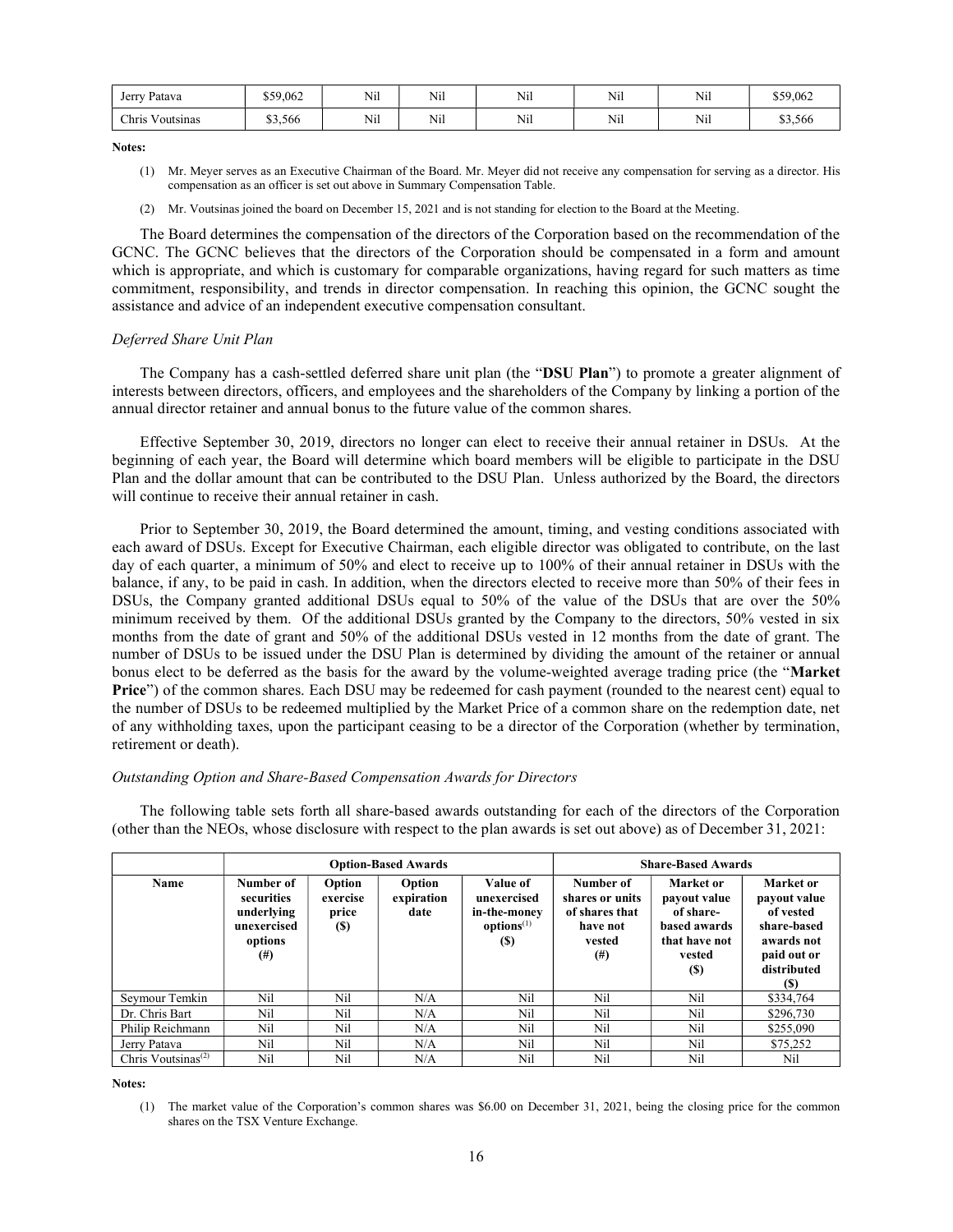(2) Mr. Voutsinas joined the board on December 15, 2021 and is not standing for election to the Board at the Meeting.

#### Share-based Compensation Awards for Directors – Value Vested or Earned During the Year

The following table sets forth the value of all incentive plan awards vested or earned for each director of the Corporation (other than the NEOs, whose disclosure with respect to incentive plan awards is set out above) during the year ended December 31, 2021:

| Name             | Option-based awards -<br>Value vested during the year<br>(S) | Share-based awards -<br>Value vested during the year<br>(S) | Non-equity incentive plan<br>compensation - Value earned<br>during the year<br>(S) |
|------------------|--------------------------------------------------------------|-------------------------------------------------------------|------------------------------------------------------------------------------------|
| Seymour Temkin   | Nil                                                          | Nil                                                         | Nil                                                                                |
| Dr. Chris Bart   | Nil                                                          | Nil                                                         | Nil                                                                                |
| Philip Reichmann | Nil                                                          | Nil                                                         | Nil                                                                                |
| Jerry Patava     | Nil                                                          | Nil                                                         | Nil                                                                                |
| Chris Voutsinas  | Nil                                                          | Nil                                                         | Nil                                                                                |

## SECURITIES AUTHORIZED FOR ISSUANCE UNDER THE SHARE-BASED INCENTIVE COMPENSATION PLANS

The following table sets forth information, as at December 31, 2021, in respect of the Corporation's share-based incentive compensation plans under which equity securities of the Corporation are authorized for issuance, aggregated in accordance with all such plans previously approved by the Corporation's shareholders and all equity plans not yet approved by the Corporation's shareholders. The stock option plan referenced above, will be presented for shareholder approval at the Corporation's annual general meeting per the policies of the TSX Venture Exchange.

| <b>Plan Category</b>                                            | <b>Number of Securities to be</b><br><b>Issued Upon Exercise of</b><br><b>Outstanding Options,</b><br><b>Warrants and Rights</b> | Weighted-average Exercise<br><b>Price of Outstanding Options,</b><br><b>Warrants and Rights</b> | <b>Number of Securities</b><br><b>Remaining Available for</b><br><b>Future Issuance Under</b><br><b>Equity Compensation Plans</b> |
|-----------------------------------------------------------------|----------------------------------------------------------------------------------------------------------------------------------|-------------------------------------------------------------------------------------------------|-----------------------------------------------------------------------------------------------------------------------------------|
| Equity compensation plans approved by<br>security holders $(1)$ | 514,000                                                                                                                          | \$5.00                                                                                          | 42,746                                                                                                                            |
| Equity compensation plans not approved<br>by security holders   | N/A                                                                                                                              | N/A                                                                                             | N/A                                                                                                                               |
| Total                                                           | 514,000                                                                                                                          | \$5.00                                                                                          | 42.746                                                                                                                            |

Notes:

(1) The number of common shares reserved for issuance under the Plan shall not exceed 10% of the issued and outstanding common shares of the Corporation from time to time.

### INDEBTEDNESS OF DIRECTORS AND EXECUTIVE OFFICERS

#### Aggregate Indebtedness

As of the date hereof and during the year ended December 31, 2021, there was no indebtedness owing personally to the Corporation in connection with the purchase of securities or other indebtedness by any current or former executive officers, directors, or employees of the Corporation.

### Indebtedness of Directors and Executive Officers under Securities Purchase and Other Programs

As of the date hereof, there was no indebtedness owing personally to the Corporation under any securities purchase or other programs of the Corporation by any individuals who at any time during the year ended December 31, 2021, were directors, executive officers, or proposed nominee directors of the Corporation or associates of the foregoing.

### DIRECTORS' AND OFFICERS' LIABILITY INSURANCE

The Corporation maintains liability insurance for directors and officers of the Corporation and its subsidiaries. The policy provides insurance for directors and officers of the Corporation in respect of losses arising from claims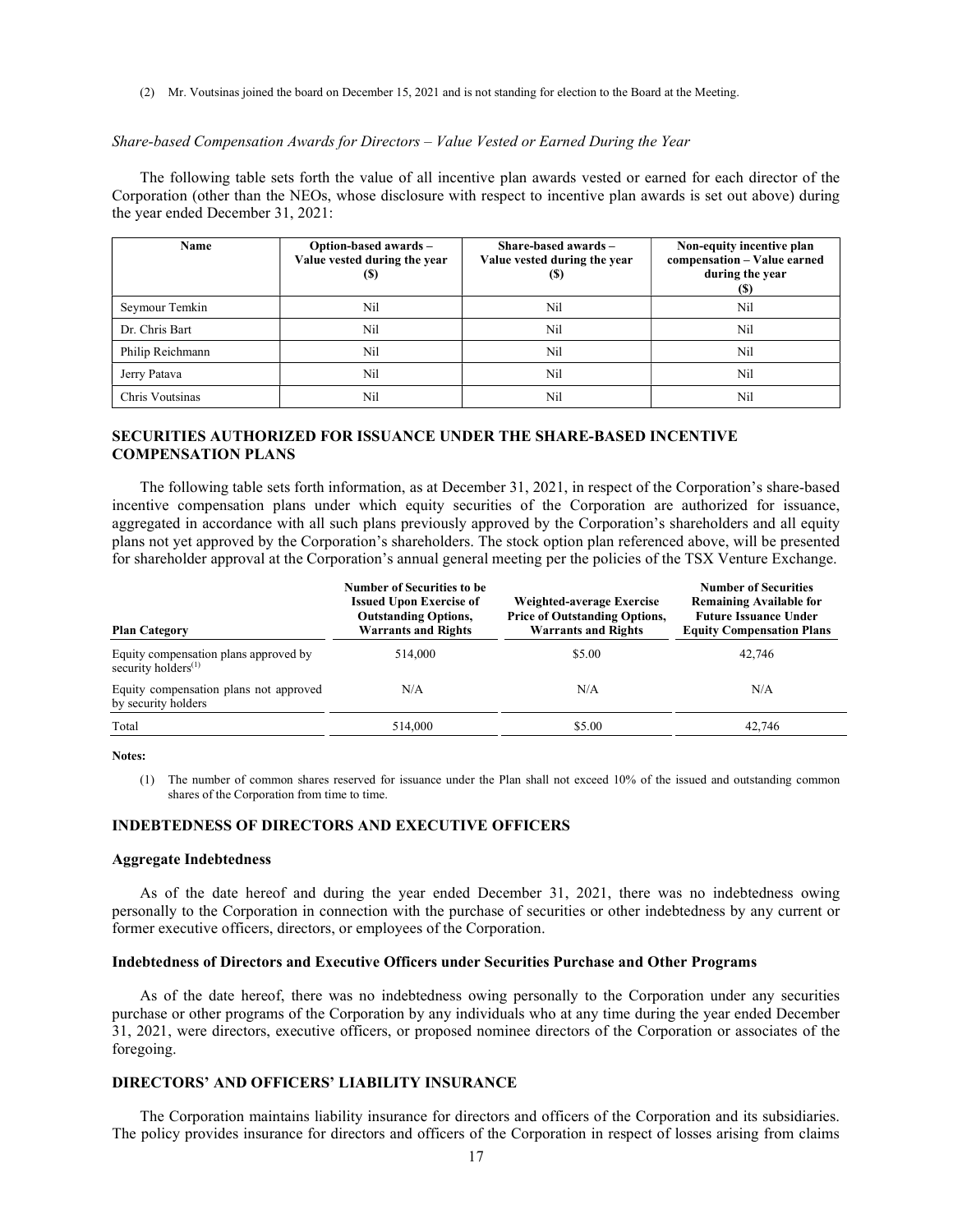against them for certain of their acts, errors or omissions in their capacity as directors or officers. Additionally, the Corporation is also insured against any loss arising out of any liability that it may be required or permitted by law to pay to directors or officers in respect of such claims. The policy does not distinguish between the liability insurance for its directors and officers, the coverage being the same for both groups.

The policy limit for such insurance coverage is \$15 million in each policy year with no deductible for individual directors or officers and a deductible of \$25,000 for the Corporation per occurrence. The premium for the 12-month period ending May 31, 2022, is \$42,940, which was paid by the Corporation. The premium is not allocated between the directors and officers as separate groups.

### INTEREST OF INFORMED PERSONS IN MATERIAL TRANSACTIONS

Other than as disclosed in this circular, no informed person, proposed nominee for election to the Board, or any associate or affiliate of such informed person or proposed nominee has had any material direct or indirect interest in any transaction with the Corporation since the beginning of the Corporation's most recently completed financial year or in any proposed transaction which has materially affected or would or will materially affect the Corporation or any of its subsidiaries.

#### OTHER MATTERS COMING BEFORE THE MEETING

Management of the Corporation knows of no other matter to come before the Meeting other than as set forth in this Circular and in the notice of meeting. Should any other matters properly come before the Meeting, the common shares represented by the proxies solicited hereby will be voted on such matters in accordance with the best judgment of the person voting by proxy.

### ADDITIONAL INFORMATION

Additional information relating to the Corporation is available on SEDAR at www.sedar.com. In addition, the Corporation will provide to any person or company, upon receipt of a request by the CFO of the Corporation, a copy of: (i) the consolidated comparative financial statements of the Corporation for its fiscal year ended December 31, 2021, and the report of its auditors thereon, along with Management's Discussion and Analysis ("MD&A"); (ii) annual information form for its fiscal year ended December 31, 2021, (iii) interim financial statements released subsequent to the date hereof; and (iv) this circular. Financial information is provided in the Corporation's comparative consolidated financial statements and related MD&A as well as its annual information form for fiscal year ended December 31, 2021.

The contents of this Circular and the sending thereof to each director, the auditors and the shareholders of the Corporation and to the appropriate governmental agencies, have been approved by the Board.

By Order of the Board

/s/ DOV MEYER

Dov Meyer Executive Chairman

May 26, 2022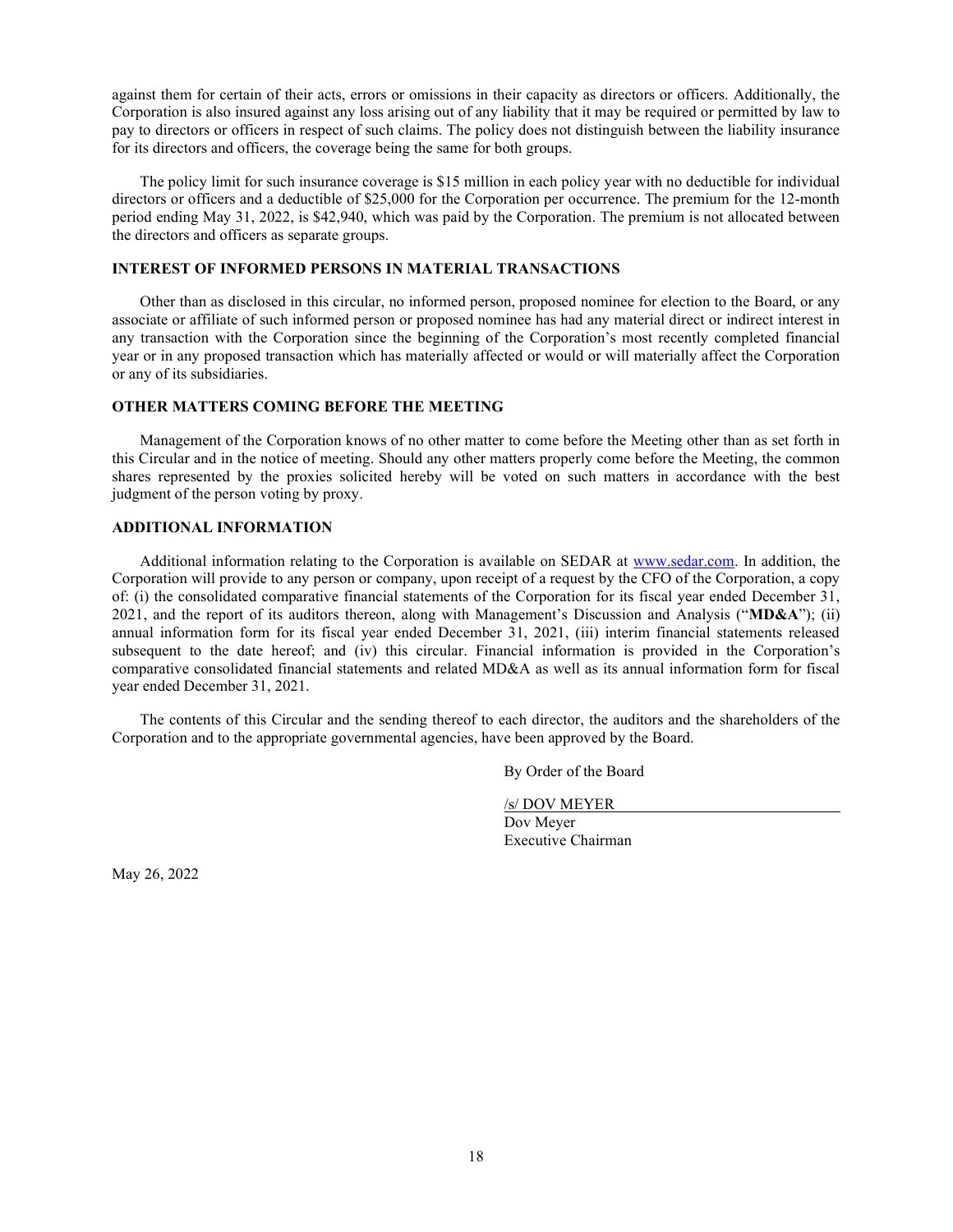## SCHEDULE "A"

## SHARE OPTION PLAN **OF** TERRA FIRMA CAPITAL CORPORATION

## 1. Interpretation

In this Plan, the following terms shall have the following meanings:

- (a) "Administrators" means the Board, or such other persons as may be designated by the Board from time to time;
- (b) "Affiliate" has the meaning ascribed thereto in the *Business Corporations Act* (Ontario);
- (c) "Associate" has the meaning ascribed thereto in the *Business Corporations Act* (Ontario);
- (d) "Board" means the Board of Directors of the Corporation;
- (e) "Black Out Period" means the period during which the directors, officers and other employees of the Corporation or its Subsidiaries cannot trade the Shares pursuant to the Corporation or its Subsidiaries' policy respecting restrictions on trading which is in effect at such time;
- (f) "Control" means, in relation to a company, a company whose voting securities of the firstmentioned company carrying more than 50% of the votes for the election of directors are held, otherwise than by way of security only, by or for the benefit of another person or company or by or for the benefit of the other companies, or the votes carried by such securities are entitled, if exercised, to elect a majority of the board of directors of the first-mentioned company, and "Controlled" shall have a corresponding meaning;
- (g) "Corporation" means Terra Firma Capital Corporation and its successors;
- (h) "Common Shares" means common shares in the capital of the Corporation;
- (i) "Consultant" has the meaning ascribed thereto in Policy 4.4 Incentive Stock Options of the TSXV Corporate Finance Manual or, if the Common Shares are not then listed and posted for trading on the TSXV, in the Exchange Policies of such other Exchange on which the Common Shares are then listed and posted for trading;
- (j) "Eligible Person" means any director, senior officer or Employee of the Corporation or any of its Subsidiaries or a Consultant or Management Company Employee, in each case as determined by the Administrators from time to time;
- (k) "Employee" has the meaning ascribed thereto in Policy  $4.4$  Incentive Stock Options of the TSXV Corporate Finance Manual or, if the Common Shares are not then listed and posted for trading on the TSXV, in the Exchange Policies of such other Exchange on which the Common Shares are then listed and posted for trading;
- (l) "Event of No Fault Termination" means the termination of employment of the Participant with the Corporation or a Subsidiary of the Corporation:
	- (i) without cause; or
	- (ii) on the death of the Participant;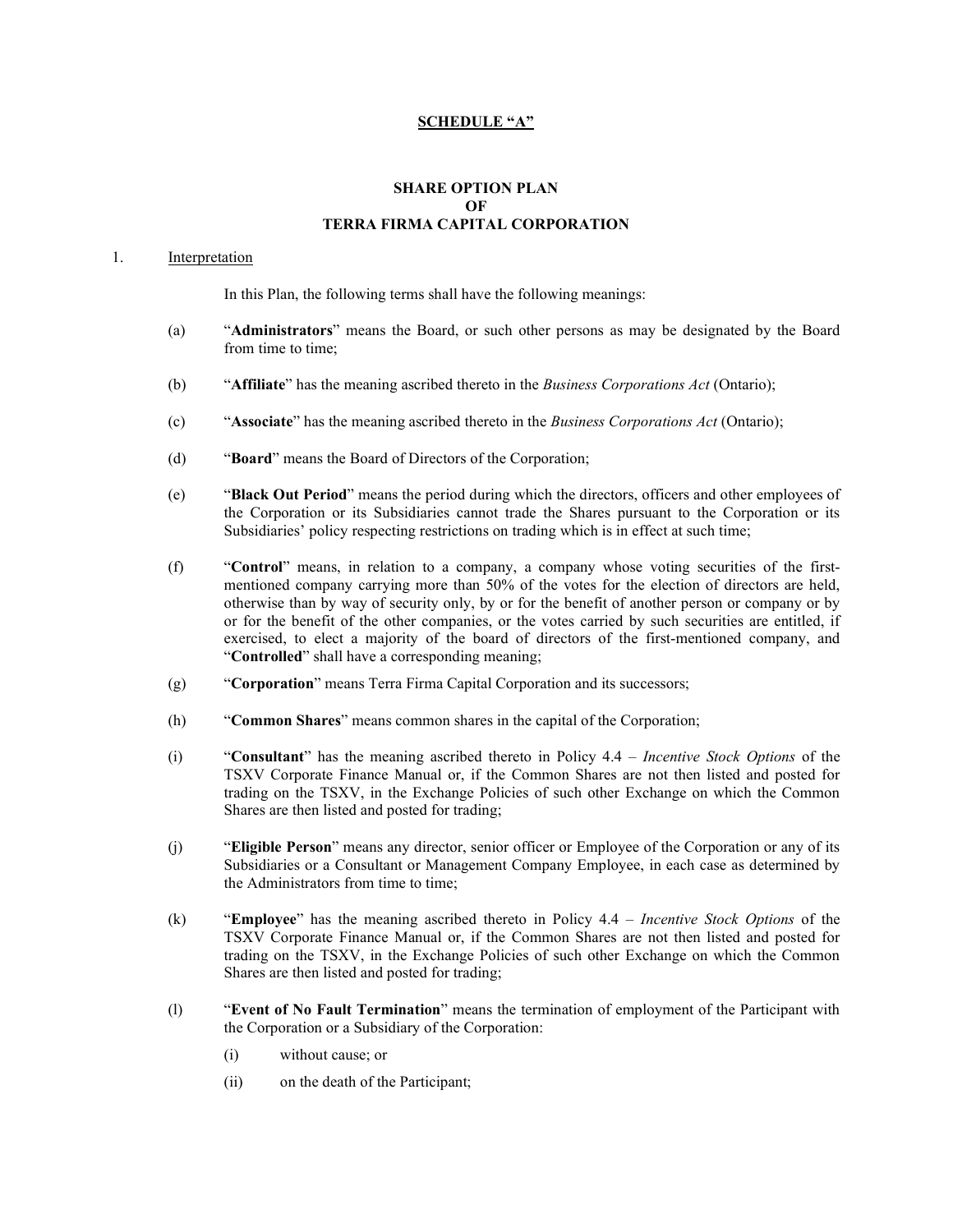## (m) "Event of Termination" means:

- (i) the termination of employment with cause of the Participant with the Corporation or a Subsidiary of the Corporation (excluding, for greater certainty, termination of employment arising from the death of the Participant);
- (ii) the voluntary termination of employment of the Participant, retirement, resignation or leaving of employment with the Corporation or a Subsidiary of the Corporation (except on death, and except for the purpose of entering into employment with the Corporation or a Subsidiary of the Corporation); or
- (iii) a Participant who is not an Employee of the Corporation ceasing to be a director or officer of, or advisor or Consultant to, the Corporation or any Subsidiary of the Corporation;
- (n) "Exchange" means the TSXV or, if the Common Shares are not then listed and posted for trading on the TSXV, in the Exchange Policies of such other Exchange on which the Common Shares are then listed and posted for trading;
- (o) "Exchange Policies" means the policies of the TSXV set forth in the TSXV Corporate Finance Manual or, if the Common Shares are not then listed and posted for trading on the TSXV, the policies of such other Exchange on which the Common Shares are then listed and posted for trading;
- (p) "Expiry Time" means 3:00 p.m. (Toronto time) on the applicable day;
- (q) "Insider" has the meaning ascribed thereto in Policy  $1.1 Interpretation$  of the TSXV Corporate Finance Manual or, if the Common Shares are not then listed and posted for trading on the TSXV, in the Securities Act (Ontario);
- $(r)$  "Investor Relations Activities" has the meaning ascribed thereto in Policy 1.1 Interpretation of the TSXV Corporate Finance Manual or, if the Common Shares are not then listed and posted for trading on the TSXV, in the Exchange Policies of such other Exchange on which the Common Shares are then listed and posted for trading;
- (s) "Management Company Employee" has the meaning ascribed thereto in Policy 4.4 Incentive Stock Options of the TSXV Corporate Finance Manual or, if the Common Shares are not then listed and posted for trading on the TSXV, in the Exchange Policies of such other Exchange on which the Common Shares are then listed and posted for trading;
- (t) "Market Price" means the volume weighted average trading price of the Common Shares on the Exchange for the five (5) trading days immediately preceding the date of the grant;
- (u) "Option" means an option granted to a Participant hereunder the Plan to purchase Shares;
- (v) "Optioned Shares" means the Shares issuable pursuant to an exercise of Options;
- (w) "Participant" means such Eligible Persons or certain corporations controlled by such individuals or family trusts as determined by the Administrators from time to time who are granted or who hold Options to purchase Shares pursuant to the Plan;
- (x) "Person" includes an individual, partnership, unincorporated association, organization, syndicate, body corporate, joint venture, trust and a trustee, executor, administrator or other legal or personal representative, the Crown and any other entity recognized by law;
- (y) "Plan" means this Share Option Plan, as it may be amended from time to time;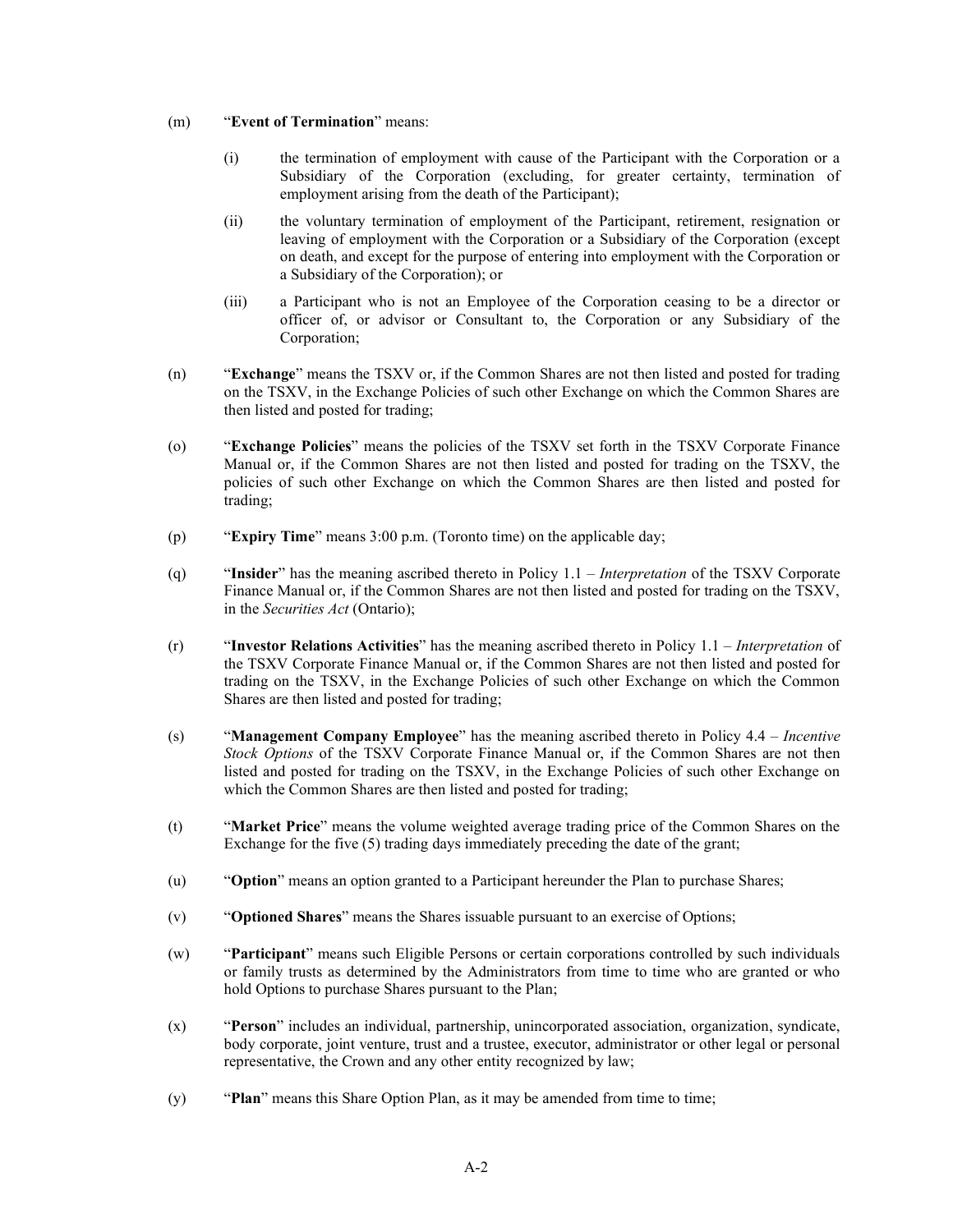- (z) "Shares" means the Common Shares, or such other class of voting and fully participating shares as may be agreed to by the Board or the Administrators;
- (aa) "Subsidiary" has the meaning ascribed thereto in the *Securities Act* (Ontario);
- (bb) "TSXV" means the TSX Venture Exchange;
- (cc) "Unvested Options" means Options that have not yet become exercisable by a Participant to purchase Shares;
- (dd) "Vested Options" means Options that have become exercisable by a Participant to purchase Shares; and
- (ee) "Voting Shares" means the Common Shares and such other class or classes of Shares of the Corporation that have the right to vote at a meeting of shareholders of the Corporation.

### 2. Purpose

The purpose of the Plan is to advance the interests of the Corporation and its shareholders by: (i) providing to the directors, senior officers and Employees of, and advisors and Consultants to, the Corporation and its Subsidiaries a performance incentive for continued and improved service with the Corporation and its Subsidiaries; (ii) enhancing such persons' contribution to the future success of the Corporation by encouraging capital accumulation and share ownership; and (iii) increasing the ability of the Corporation and its Subsidiaries to attract, motivate and retain such persons as well as new directors, officers, Employees, advisors and Consultants.

### 3. Shares Subject to the Plan

- (a) The shares subject to the Plan shall be the Shares.
- (b) Options may be granted for authorized and unissued Shares, provided that,
	- (i) the aggregate number of Shares reserved for issuance upon the exercise of all Options granted under the Plan shall not exceed 10% of the issued and outstanding Shares in the capital of the Corporation;
	- (ii) the aggregate number of Shares reserved for issuance at any time to any one Eligible Person shall not exceed 5% of the number of Shares outstanding on a non-diluted basis at such time, less the total of all Shares reserved for issuance to such Eligible Person pursuant to any other share compensation arrangement of the Corporation or its Affiliates (collectively, the "Corporate Group");
	- (iii) the aggregate number of Shares issuable (or reserved for issuance) to Insiders of the Corporate Group under the Plan or any other share compensation arrangement of the Corporate Group, cannot at any time exceed 10% of the issued and outstanding Shares of the Corporation;
	- (iv) the aggregate number of Shares issued to Insiders of the Corporate Group under the Plan or any other share compensation arrangement of the Corporate Group, within a one-year period, cannot exceed 10% of the issued and outstanding Shares; and
	- (v) the aggregate number of Shares issued to any one Consultant or to all persons conducting Investor Relations Activities under the Plan within a one-year period cannot, for each Consultant and for all persons conducting Investor Relations Activities in the aggregate, exceed 2% of the issued and outstanding Shares.
- (c) Optioned Shares that are cancelled or not purchased as a result of Options having terminated or expired, for any reason, without being fully exercised shall not be counted for purposes of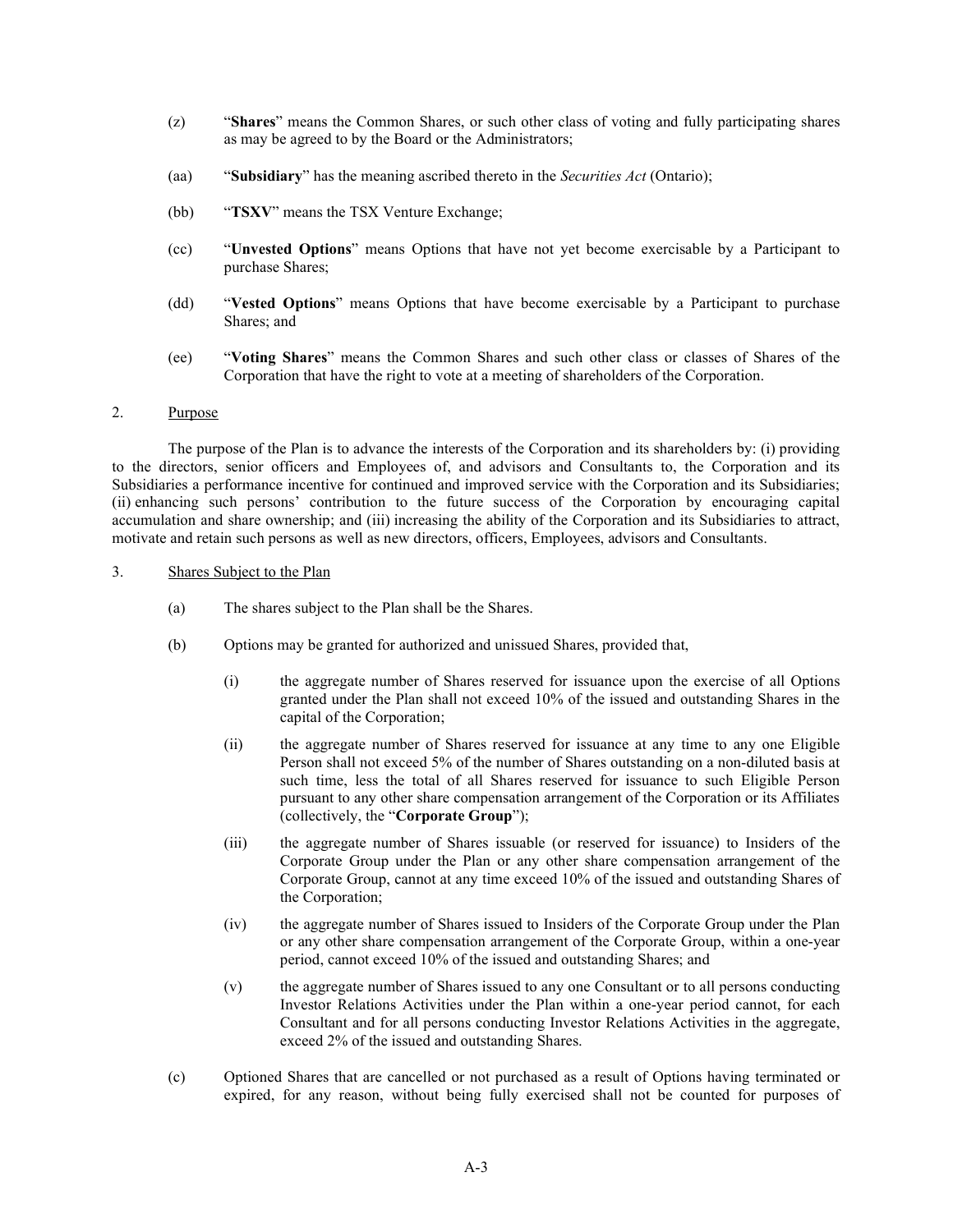Section 3(b) and shall be available for subsequent Options. No fractional Shares may be purchased or issued under the Plan.

- (d) Options issued or granted to persons conducting Investor Relations Activities must vest in stages over 12 months with no more than 25% of the Options vesting in any three-month period.
- (e) All Options granted pursuant to this Plan shall be subject to the Exchange Policies.

## 4. Administration of the Plan

- (a) The Plan shall be administered by the Administrators. Subject to the provisions hereof and the Administrators' duty to act without unfair prejudice or oppressiveness to a Participant or holder of Options under the Plan, the Administrators shall have full and final power and authority to:
	- (i) adopt policies, rules and regulations and prescribe forms and procedures for implementing the Plan;
	- (ii) determine the eligibility of persons to participate in the Plan, when Options to eligible persons shall be granted, the number of Shares subject to each Option and the vesting period for each Option;
	- (iii) interpret and construe the provisions of the Plan;
	- (iv) subject to regulatory requirements (including, without limitation, shareholder approval if required by the Exchange), prescribe, amend, rescind, make exceptions and waive to the Plan and its rules and regulations in circumstances which they determine to be exceptional; and
	- (v) take such other steps as they determine to be necessary or desirable to give effect to the Plan.
- (b) All decisions and interpretations of the Board respecting the Plan and all Options granted hereunder shall be conclusive and binding on the Corporation and the Participants and their respective legal personal representatives.

## 5. Option Agreement

All Options granted hereunder shall be evidenced by an agreement between the Corporation and the Participant substantially in the form of the attached Schedule 1.

## 6. Grant of Options

Subject to the terms of the Plan, the Administrators may, from time to time, grant Options to Participants to purchase that number of Shares on such terms, conditions and limitations that the Administrators, in their sole and absolute discretion, determine.

### 7. Grants to Employees, Consultants or Management Company Employees

If Options are granted to a Participant who is an Employee, Consultant or Management Company Employee, the Corporation shall represent that such Participant is a bona fide Employee, Consultant or Management Company Employee, as the case may be, and is otherwise eligible to participate under the Plan, at the time such Options are granted.

### 8. Exercise Price

Except as otherwise agreed by the Administrators, the exercise price per Share of each Option shall be no lower than: (i) if the Common Shares are then listed and posted for trading on the TSXV, the greater of \$0.20 and the Discounted Market Price (as determined under the Exchange Policies); or (ii) if the foregoing clause (i) were not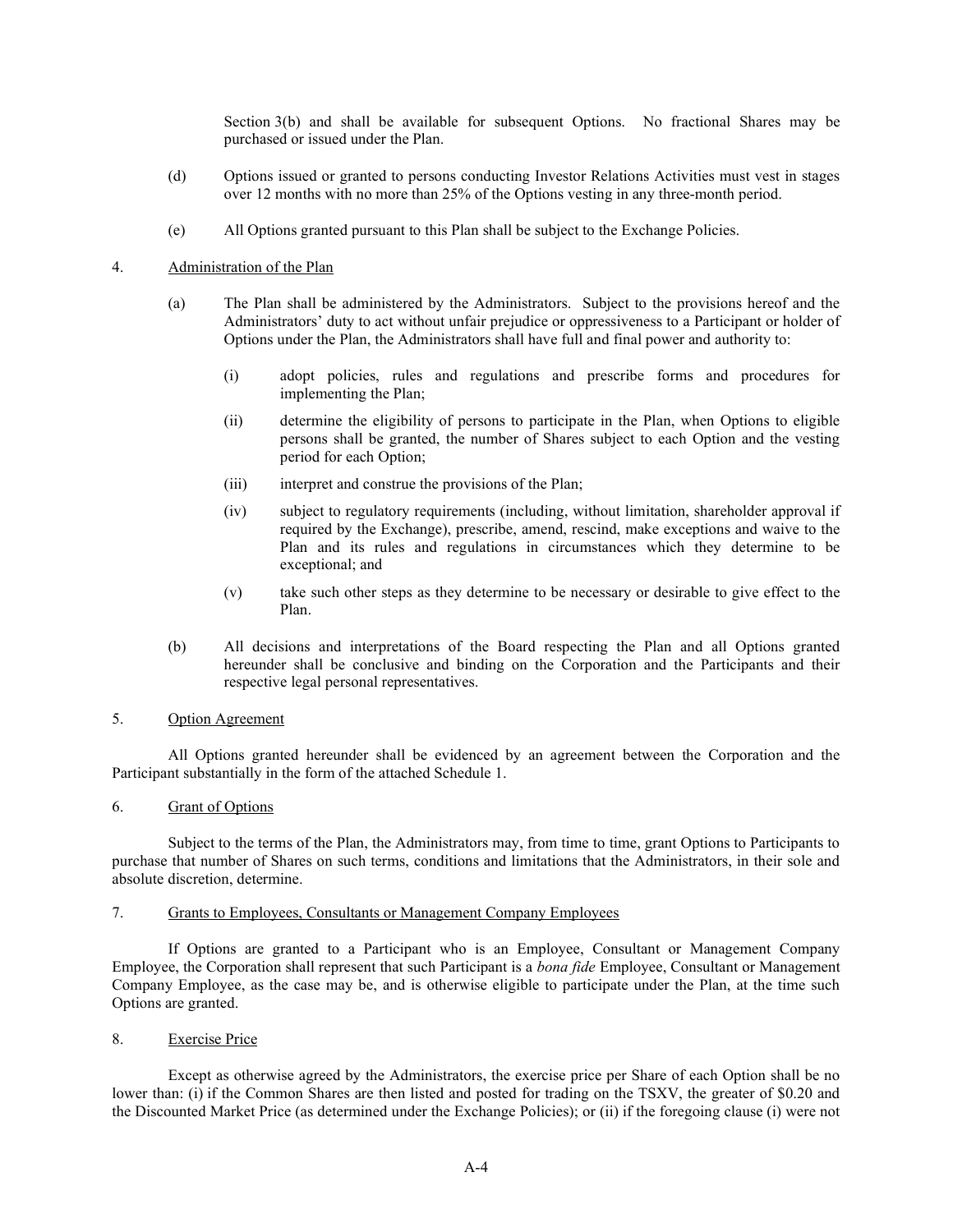applicable, the Market Price, per Share on the date that the grant of the Option is approved. In all case, the exercise price per Share shall not be less than that permitted under the applicable Exchange Policies at such time.

## 9. Term of Option

The term of each Option shall be determined by the Administrators, provided that no Option shall be exercisable after seven years from the date on which it is granted. Each Option and all rights thereunder shall expire at the Expiry Time, subject to earlier termination in accordance with the Plan (including, without limitation, Sections 12, 13 and 18 hereof).

## 10. Black Out Period Extension

Should the expiry date of an Option fall within a Black Out Period or within nine business days following the expiration of a Black Out Period, the expiry date of such Option shall be automatically extended without any further act or formality to that date which is the tenth business day after the end of the Black Out Period, such tenth business day to be considered the expiry date for such Option for all purposes (other than Section 9) under the Plan. Notwithstanding any other provision continued herein, the ten business day period referred to in this Section 10 may not be extended by the Board or the Administrators.

## 11. Vesting

Except as otherwise provided herein (including, without limitation, Sections 3(d), 12 and 19 hereof), the Shares subject to each Option shall become available for purchase by the Participant on the date or dates determined by the Administrators when the Option is granted.

## 12. Change of Control

If an offer is made to purchase outstanding voting Shares of the Corporation and it is accepted by a sufficient number of holders of such Shares to constitute the offeror a shareholder of the Corporation being entitled to exercise more than 50% of the voting rights attached to the outstanding voting Shares (provided that prior to the offer, the offeror was not entitled to exercise more than 50% of the voting rights attached to the outstanding voting Shares) or if there is a consolidation, merger or amalgamation of the Corporation with or into any other corporation whereby the voting shareholders of the Corporation immediately prior to the consolidation, merger or amalgamation receive less than 50% of the voting rights attaching to the voting Shares of the consolidated, merged or amalgamated corporation, including a sale whereby all or substantially all of the Corporation's undertakings and assets become the property of any other corporation, then a Participant shall be entitled to exercise his or her Option with respect to all of the Shares subject to the Option and not yet purchased thereunder, notwithstanding any determination by the Administrators pursuant to Section 10 hereof with respect to the Option.

In addition, if an offer is made to purchase 50% or more of the outstanding voting Shares of the Corporation, a Participant shall be entitled to exercise his or her Option with respect to all of the Shares subject to the Option and not yet purchased thereunder and tender such Shares into such offer, conditional upon the take-up of Shares under such offer.

If the Shares are not taken up under such offer, the Option shall remain outstanding on the same terms and conditions and any funds tendered on the conditional exercise of the Option shall be returned to the Participant forthwith.

### 13. Acceleration on Transaction with Third Party

Notwithstanding anything else contained herein, the Administrators may, in connection with any transaction involving the Corporation or its shareholders (including, without limitation, an offering of securities), determine to accelerate the vesting of all issued and outstanding Options to render the Shares subject to the Option to become immediately available for purchase by the Participant, and to determine that the Options shall terminate no less than ten (10) business days following such date of vesting.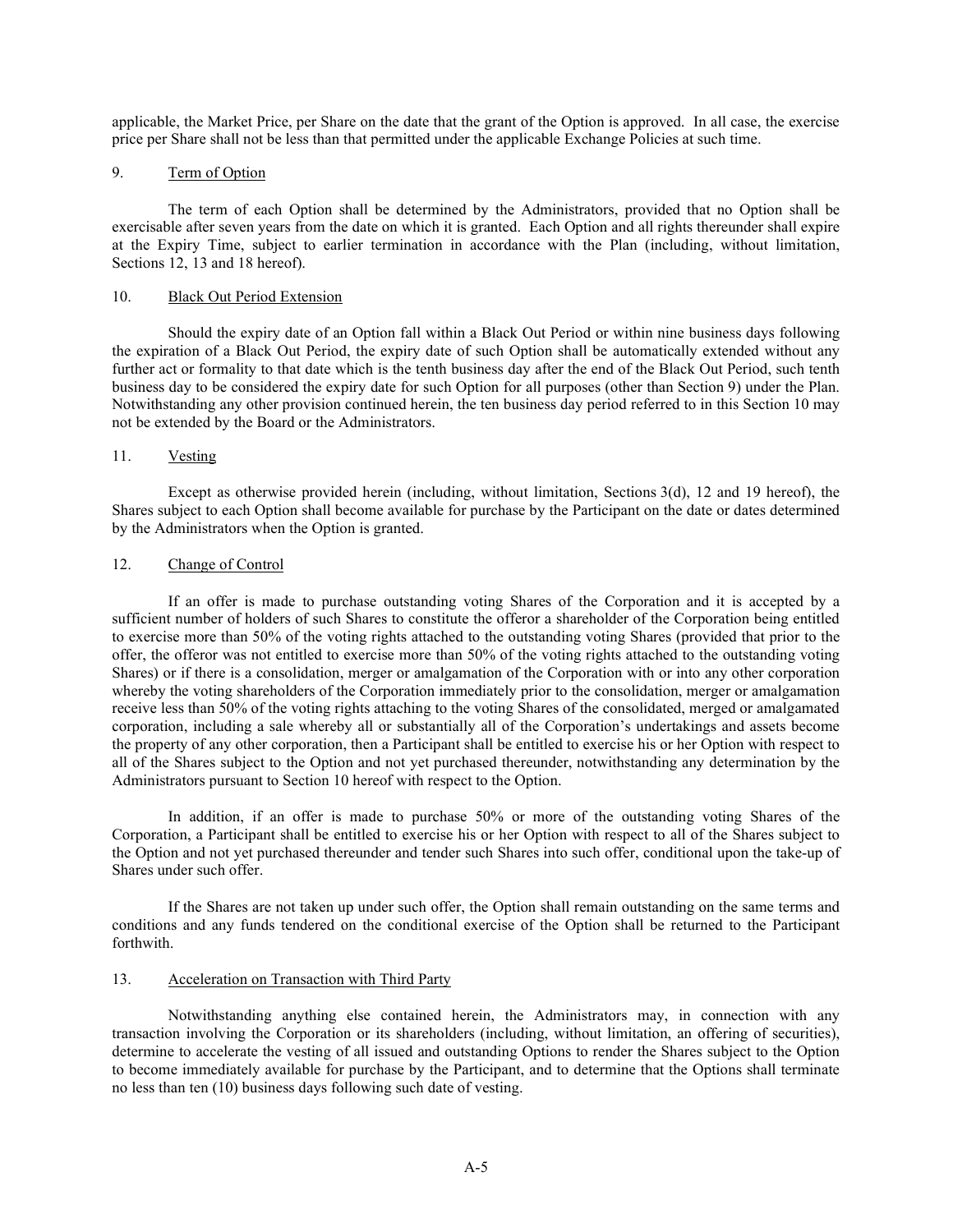## 14. Option Confirmation

Upon the grant of each Option, a stock option confirmation, substantially in the form of Schedule 2, shall be delivered by the Administrators to the Participant in question.

- 15. Exercise of Option
	- (a) Except as set forth in Section 18 or as otherwise determined by the Administrators, no Option may be exercised unless the holder of such Option is, at the time the Option is exercise, a director, senior officer, Employee, advisor or Consultant of the Corporation or its Subsidiaries,
	- (b) Subject to this Section 15 and any provisions of this Plan that accelerate or affect vesting, an Option may be exercised at any time, or from time to time, during its term as to some or all of the number of whole Shares that are then available for purchase. A Participant electing to exercise an Option shall give written notice of the election to the Administrators, substantially in the form of Schedule 3 or in any other form acceptable to the Administrators, and the full aggregate amount to be paid for the Shares to be acquired pursuant to the exercise of an Option shall accompany the written notice.
	- (c) Upon actual receipt by the Administrators of written notice and a wire transfer, certified cheque or bank draft for the full aggregate exercise price, the appropriate number of Optioned Shares shall be issued and registered in the name of the Participant exercising the Option and the Corporation shall use reasonable efforts to deliver, or cause the registrar and transfer agent of the Optioned Shares to deliver, to the Participant (or as otherwise directed by the Participant) a certificate representing such Optioned Shares.

## 16. Certain Adjustments

Appropriate adjustments, as regards Options granted or to be granted, in the number of Shares that are available for purchase and/or in the purchase price for such Shares under the Plan and to the maximum number of Shares available for issuance under the Plan shall be made by the Administrators, acting reasonably, to give effect to the number of Shares of the Corporation resulting from subdivisions, consolidations or reclassifications of the Shares, the payment of stock dividends by the Corporation (other than cash dividends) or other changes in the capital stock of the Corporation that the Administrators may, in their discretion, consider relevant for purposes of ensuring that the rights of the Participants are not prejudiced thereby (including amalgamations, mergers, reorganizations, liquidations and similar material transactions).

## 17. Shareholder Approval

In the event that the Administrators seek a reduction in the exercise price per Share of any Options where the recipient of the Options is an Insider of the Corporation at the time of the proposed reduction, the Corporation will obtain disinterested shareholder approval in respect of such reduction prior to such reduction taking force and effect.

### 18. Effect of Termination on Participation in the Plan

- (a) Upon the occurrence of an Event of Termination, the right of the relevant Participant to exercise Vested Options shall cease immediately without taking into account any notice or severance period to which the Participant may be entitled whether by contract or at law.
- (b) Upon the occurrence of an Event of No Fault Termination, the Vested Options granted to the relevant Participant may be exercised only before the earlier of the following:
	- (i) the Expiry Time on the expiry date of the Vested Option; and
	- (ii) the Expiry Time on the date that is: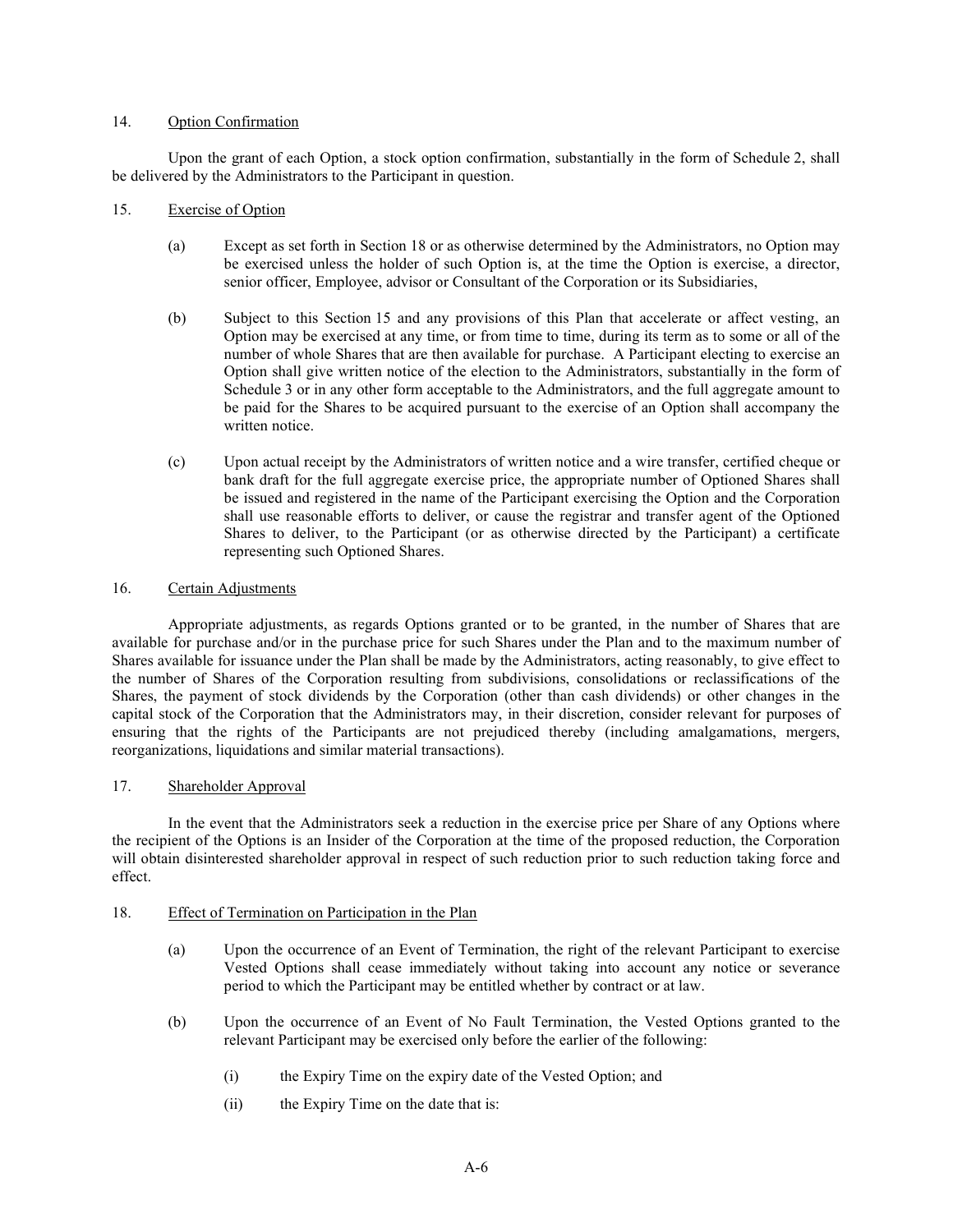- (1) 90 days following the date of the Event of No Fault Termination (which date shall be calculated without reference to any notice or severance period to which the Participant may be entitled whether by contract or at law);
- (2) 30 days following the date of the Event of No Fault Termination (which date shall be calculated without reference to any notice or severance period to which the Participant may be entitled whether by contract or at law) if the Participant was engaged in Investor Relations Activities; or
- (3) one calendar year from the date of the Event of No Fault Termination if the Event of No Fault Termination is the death of the Participant.
- (c) Upon the occurrence of an Event of Termination or Event of No Fault Termination, all Unvested Options granted to the relevant Participant shall terminate immediately.

## 19. Transferability

- (a) The interest of any Participant in the Plan (including, without limitation, in respect of Options granted hereunder and the Shares underlying any such granted Options) is personal to the Participant, and except as expressly provided for in this Section 19 with respect to a Participant's death, may not be assigned or transferred and may not be made subject to execution, attachment or similar process otherwise than by will or by the laws of descent and distribution.
- (b) Options may be exercised by the Participant, Trust or Personal Holding Corporation and, upon the Participant's death, the legal representative of his or her estate or any other person who acquires his or her rights in respect of an Option by bequest or inheritance.
- (c) A person exercising an Option may subscribe for Shares only in his or her own name, on behalf of a Trust established for his or her sole benefit, in the name of his or her Personal Holding Corporation or in his or her capacity as a legal representative.

### 20. Amendments to and Administration of the Plan

- (a) The provisions of this Plan (including without limitation, the form of certificate evidencing the Options or any instrument to be executed pursuant to the Plan) may be amended at any time and from time to time without the consent of the Participants or other Eligible Persons upon the approval of the Administrators, in its sole and absolute discretion, including, without limitation, as follows:
	- (i) amendments of a "housekeeping" nature, including, without limitation, any amendment for the purpose of curing any ambiguity, error or omission in the Plan, or to correct or supplement any provision of the Plan that is inconsistent with any other provision of the Plan;
	- (ii) amendments necessary to comply with the provisions of applicable law or the applicable Exchange Policies;
	- (iii) amendments to the vesting provisions of any Option;
	- (iv) amendments to the termination provisions of any Option that does not entail an extension beyond the original expiration date (as such date may be extended by virtue of Section 10):
	- (v) amendments to introduce a cashless exercise feature payable in securities, whether or not such feature provides for a full deduction of the number of underlying securities from the Plan reserve;
	- (vi) amendments to add a deferred or restricted share unit or any other provision that results in Participants receiving securities while no cash consideration is received by the Corporation;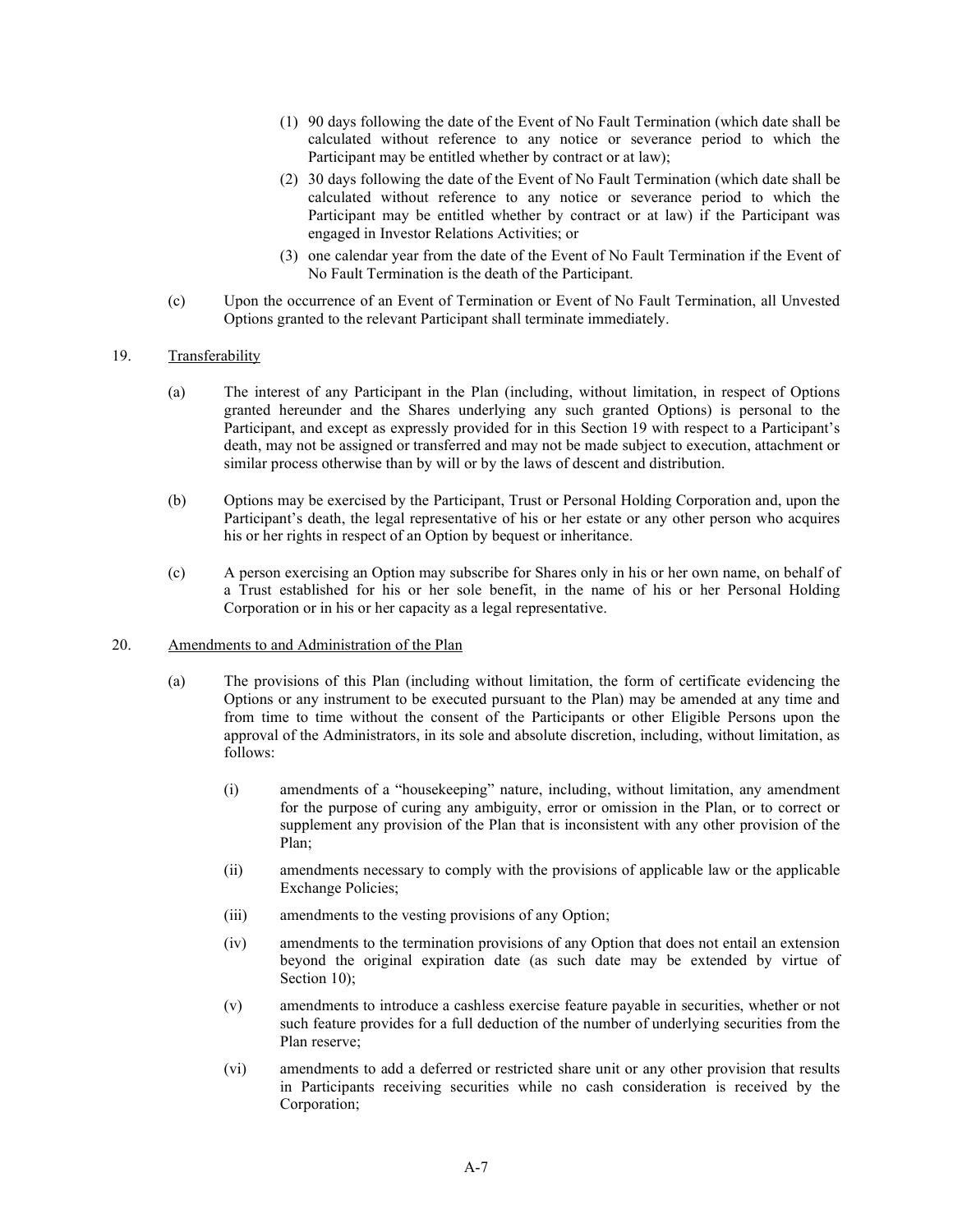- (vii) amendments to add a form of financial assistance and any amendment to a financial assistance provision that is adopted;
- (viii) amendments to the definition of Eligible Persons or otherwise relating to the eligibility of any Participant;
- (ix) amendments respecting the administration of the Plan;
- (x) amendments necessary to suspend or terminate the Plan; and
- (xi) any other amendment, fundamental or otherwise, not requiring shareholder approval under applicable laws or applicable Exchange Policies,

provided however, that the Administrators will not, without the approval of the shareholders of the Corporation, amend the Plan in any manner that requires shareholder approval, and no amendment to the Plan may be made without: (i) obtaining the consent of the Participant if such amendment would adversely alter or impair the existing rights of such Participant in respect of Options granted to, or Shares that have been acquired under the Plan prior to the date of such amendment by, such Participant; and (ii) if applicable, obtaining any required regulatory approval to such amendment.

(b) The Plan, as amended, shall govern the rights and obligations of the Corporation and the Participants with respect to all then outstanding Options.

## 21. Termination of Plan

The Administrators may suspend, discontinue or terminate this Plan at any time without the consent of the Participants or other Eligible Persons, in the Administrators sole and absolute discretion. If the Plan is so suspended, discontinued or terminated, no further Options shall be granted, but the Options then outstanding shall continue in full force and effect in accordance with the provisions of this Plan.

### 22. Compliance with Statutes and Regulations

The granting of Options and the sale and delivery of Shares under this Plan shall be carried out in compliance with applicable statutes and with the regulations of governmental authorities and applicable stock exchanges, including without limitation, statutory "hold" periods for the distribution of securities pursuant to applicable securities laws. If the Administrators determine in their discretion that, in order to comply with any such statutes or regulations, certain action is necessary or desirable as a condition of or in connection with the granting of an Option or the issue or purchase of Shares under an Option, that Option may not be exercised in whole or in part unless that action shall have been completed in a manner satisfactory to the Administrators.

## 23. Right to Employment or Other Relationship

Nothing in the Plan or any Option (including, without limitation, the selection of any person as a Participant and the granting of any Option) shall: (A) confer upon any person any right to continue as a director, officer, Employee, advisor, Consultant or otherwise in the employ of the Corporation or any Subsidiary thereof; (B) be construed, interpreted or otherwise deemed to be a guarantee of any such right; or (C) affect in any way the right of the Corporation or any Subsidiary thereof to discharge, terminate or otherwise cease his or her employment or relationship with the Corporation or any Subsidiary, as the case may be, at any time for any reason whatsoever, with or without cause.

## 24. Application of Policies

Notwithstanding any other provision of the Plan, each Participant shall be subject to the terms and restrictions contained in the Corporation's policies on trading of securities of the Corporation, including without limitation, any applicable Black Out Periods, as same may be amended, modified, supplemented, replaced or restated from time to time, in connection with any withdrawal, sale, disposition or other transfer of Shares under the Plan.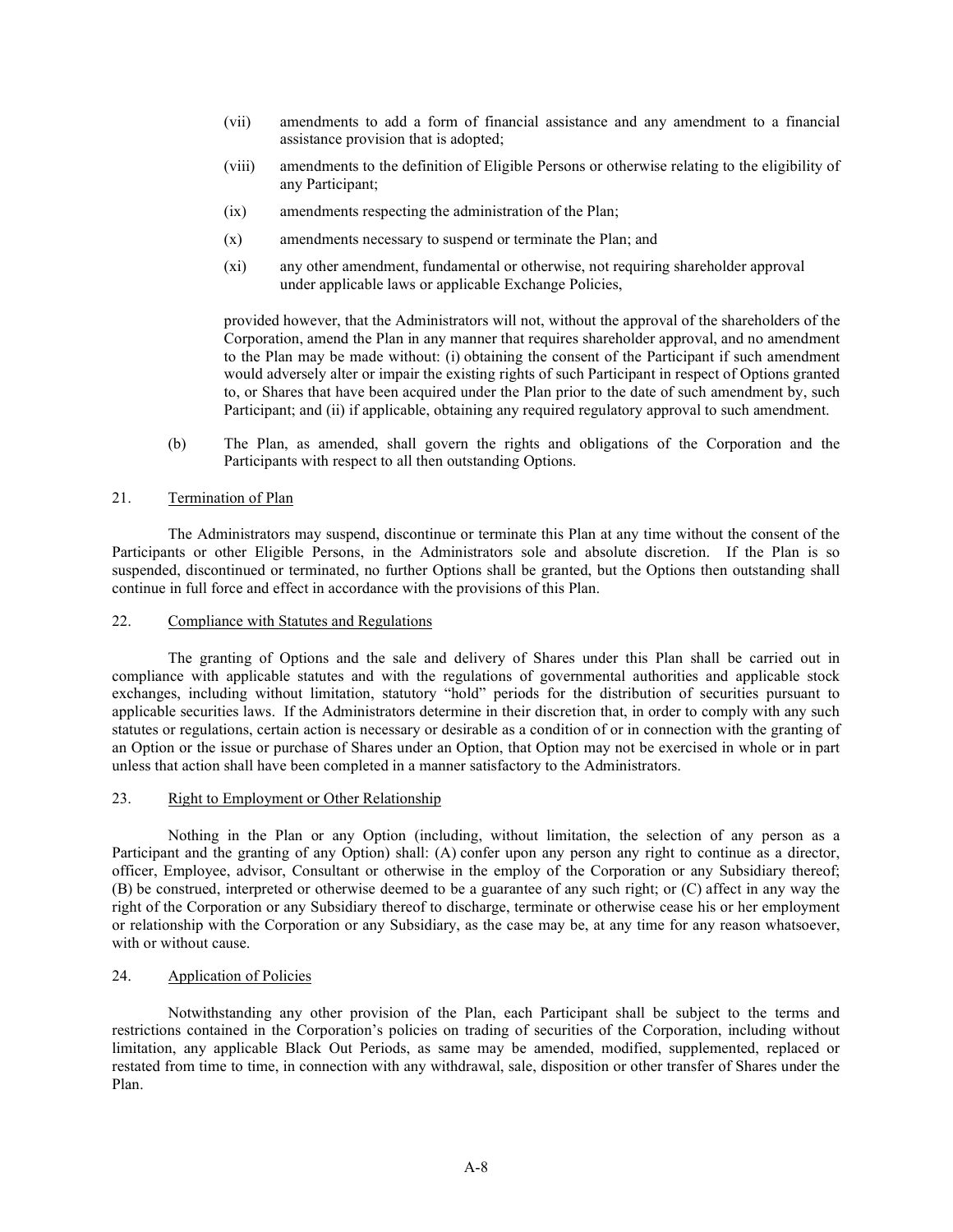## 25. Rights of Participants

No person entitled to exercise any Option granted under this Plan shall have any of the rights or privileges of a shareholder of the Corporation or any of its Subsidiaries in respect of any Shares issuable upon exercise of any such Option until such Shares have been paid for in full and issued to such person in accordance with the Plan. Participation in the Plan by a Participant shall be voluntary.

### 26. Rights to Issue Other Securities

The Corporation shall not by virtue of this Plan or any Options be in any way restricted from declaring and paying stock dividends, issuing further Shares or other securities, varying or amending its share capital or corporate structure or conducting its business in any way whatsoever.

## 27. No Liability

None of the Corporation, the Administrators, any member of the Board or committee thereof, or any officer, agent, representative or advisor to the Corporation shall be liable to any Participant for any loss resulting from (1) a decline in the market value of any Shares purchased by a Participant pursuant to the Plan, (2) any change in the market price of the Shares between the date of grant and the time of purchase of the Shares pursuant to any such grant and/or (3) any exercise of discretion by the Corporation, the Administrators, the Board or any committee thereof pursuant to the terms hereof.

### 28. Successor Corporation

The Plan applies without any further formality or action to any corporation resulting from the amalgamation of the Corporation with one or more other corporations.

## 29. Currency

Unless otherwise specified, all references to amounts of money in the Plan refer to Canadian currency.

## 30. Governing Law

The Plan, and any and all determinations made, and actions taken in connection with the Plan, shall be governed by and construed in accordance with the laws of the province of Ontario and the federal laws of Canada applicable therein.

### 31. Subject to Approval

To the extent a provision of the Plan requires regulatory approval, which is not received, such provision shall be severed from the remainder of the Plan until the approval is received and the remainder of the Plan shall remain in full force and effect.

ADOPTED this 23<sup>rd</sup> day of March, 2016.

## TERRA FIRMA CAPITAL CORPORATION

Per:

Authorized Signatory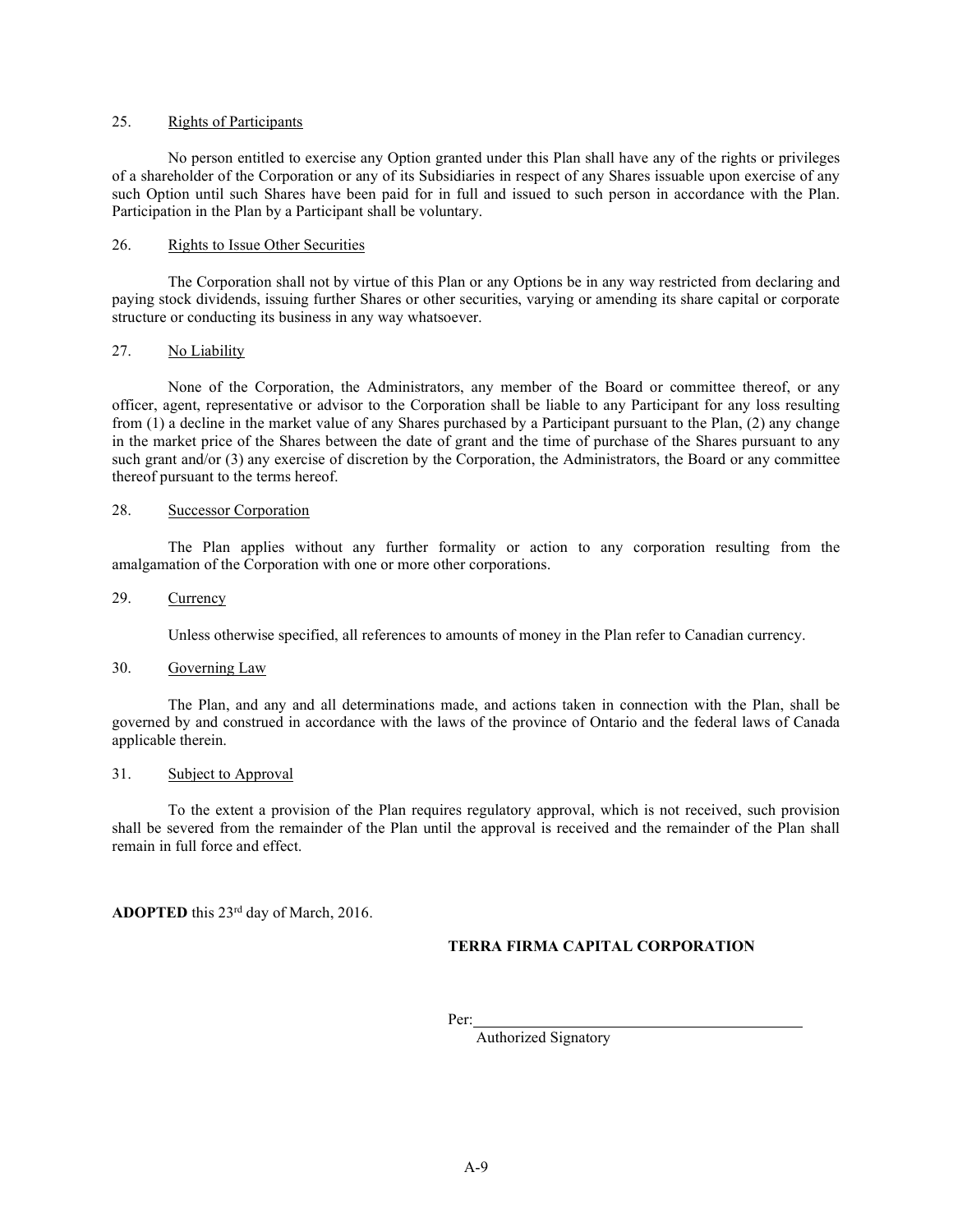### SCHEDULE 1

## AGREEMENT

This agreement is entered into this  $\bullet$  day of  $\bullet$ ,  $\bullet$  between Terra Firma Capital Corporation (the "Corporation") and  $\bullet$  (the "Participant") pursuant to the share option plan (the "Plan") adopted by the Corporation as of May 20, 2011.

Pursuant to the Plan and in consideration of \$1.00 paid and service provided to the Corporation by the Participant, the Corporation agrees to grant options ("Options") and issue Common Shares of the Corporation (the "Shares") to the Participant in accordance with the terms of the Plan. The grant of the Options and the terms thereof are confirmed by the Option Confirmation attached to this agreement.

The granting and exercise of the Options and the issue of Shares are subject to the terms and conditions of the Plan, as amended from time to time, which terms and conditions are incorporated into and form an integral part of this agreement.

By executing this agreement, the Participant confirms and acknowledges that he or she has not been induced to enter into this agreement or acquire any Option by expectation of employment or continued employment with the Corporation.

This agreement shall be binding upon and enure to the benefit of the Corporation and its successors and assigns.

# TERRA FIRMA CAPITAL CORPORATION

Per:

Authorized Signatory

 $\overline{a}$ 

Witness [PARTICIPANT]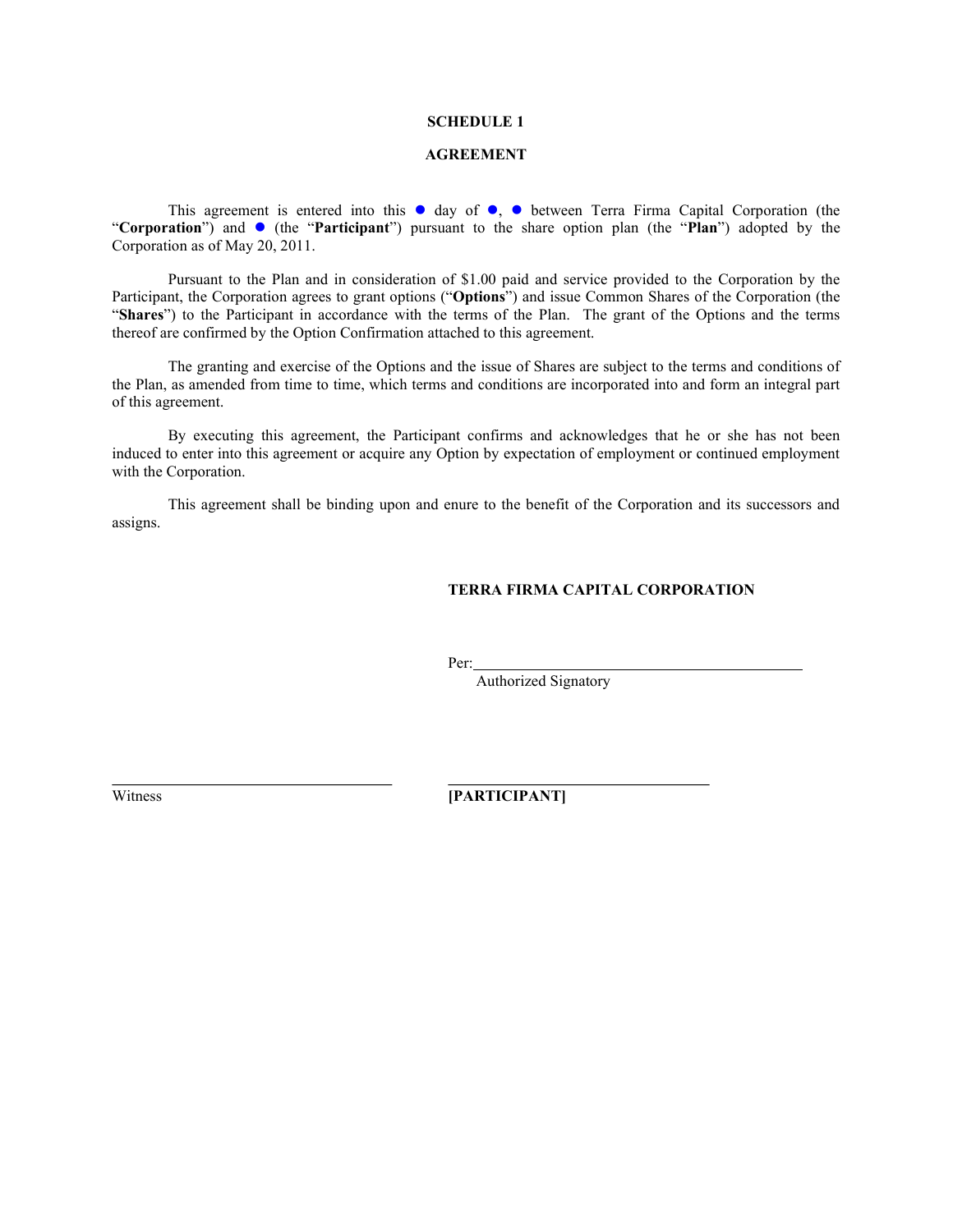### SCHEDULE 2

## OPTION CONFIRMATION

TO: ● (the "**Participant**")

Pursuant to the share option plan (the "Plan") adopted by Terra Firma Capital Corporation (the "Corporation") as of May 20, 2011, and an agreement between the Corporation and the Participant dated

 , the Corporation confirms the grant to the Participant of the sole and exclusive right and option (the "**Option**") to acquire all or any part of Common Shares (the "**Shares**") of the Corporation at any time and from time to time on or before  $4:00$  p.m. (Toronto time) on  $\frac{1}{\sqrt{1-\frac{1}{n}}}\$  at an exercise price of \$ per Share. The Option is non-assignable and non-transferable.

The granting and exercise of this Option are subject to the terms and conditions of the Plan. It is also a condition of this grant of the Option that the TSX Venture Exchange accepts notice of this grant.

**DATED** this  $\qquad \qquad$  day of  $\qquad \qquad$ , 20 $\bullet$ .

# TERRA FIRMA CAPITAL CORPORATION

Per:

Authorized Signatory

The undersigned Participant hereby acknowledges and agrees to the foregoing this day of  $, 20\bullet$ .

 $\overline{a}$ 

Witness **[PARTICIPANT]**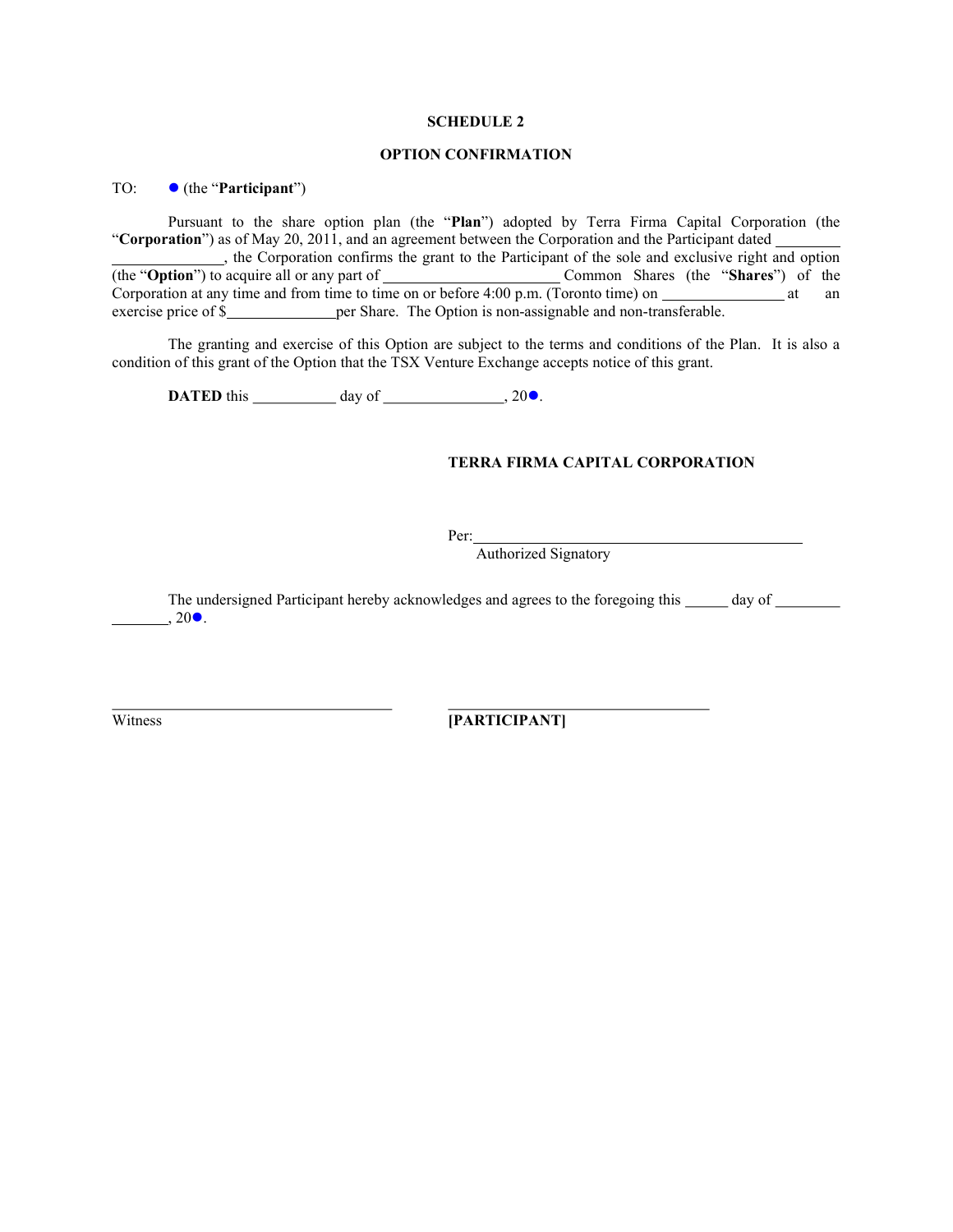### SCHEDULE 3

## **ELECTION**

## TO: TERRA FIRMA CAPITAL CORPORATION. (the "Corporation")

Pursuant to the share option plan (the "Plan") of the Corporation adopted as of May 20, 2011, the undersigned elects to purchase \_\_\_\_\_\_\_\_\_ Common Shares (the "Shares") of the Corporation which are subject to an option granted on \_\_\_\_\_\_\_\_\_, \_\_\_\_\_\_, and encloses a certified cheque/bank draft payable to the Corporation in the aggregate amount of \$<sub>1</sub>, being \$<sub>per Share.</sub>

The undersigned requests that the Shares be issued in his, her or its name as follows in accordance with the terms of the Plan:

(Print name as name is to appear on share certificate)

The undersigned acknowledges that he or she has not been induced to purchase the Shares by expectation of employment or continued employment with the Corporation.

DATED this  $\frac{1}{20}$  day of  $\frac{1}{20}$ , 200.

 $\overline{a}$ 

Witness Participant's Signature Print Name: